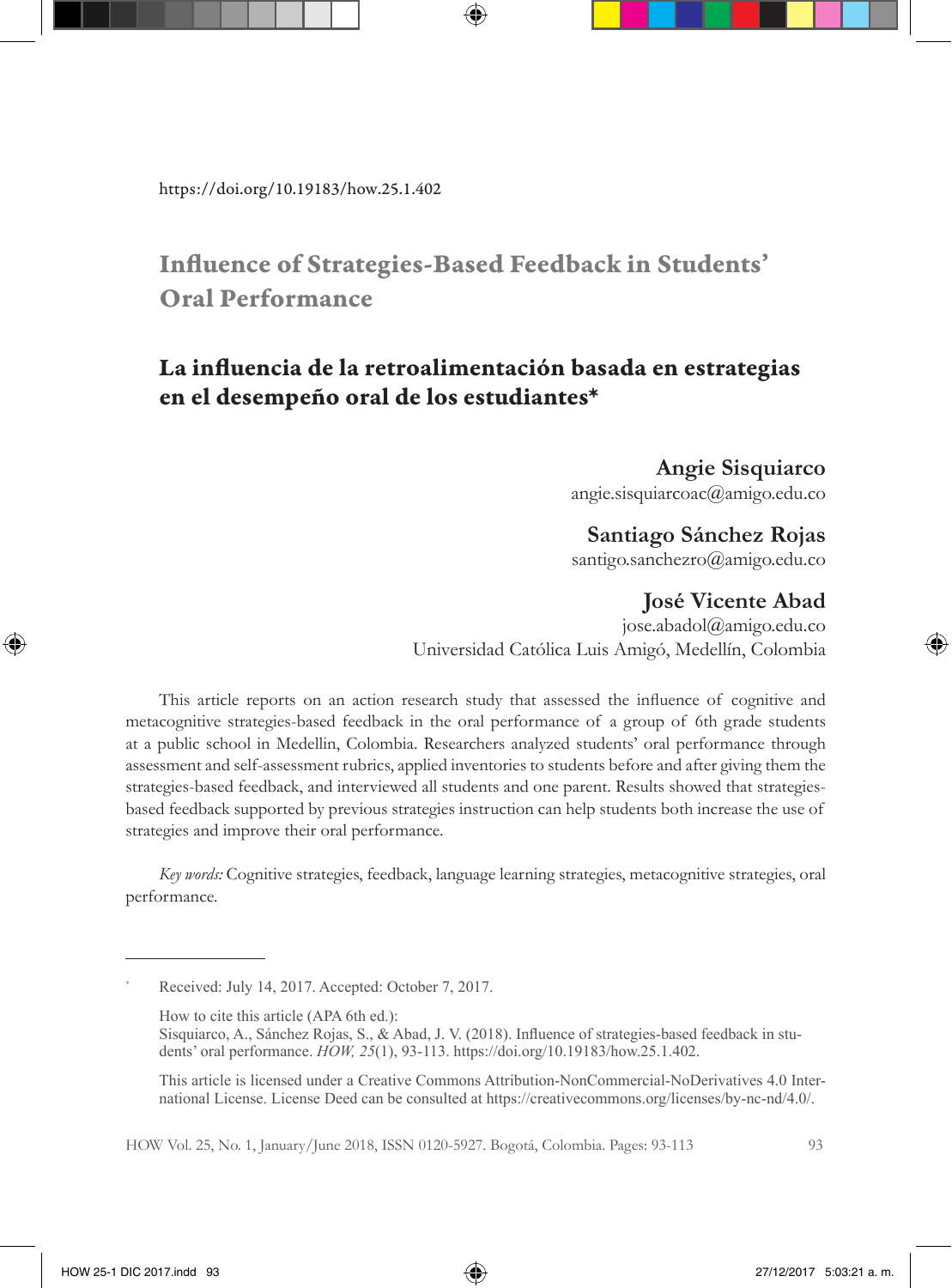Este artículo da cuenta de una investigación acción que evaluó la influencia de la retroalimentación basada en estrategias cognitivas y metacognitivas en el desempeño oral de un grupo de estudiantes de sexto grado en una institución pública en Medellín, Colombia. Los investigadores analizaron el desempeño oral mediante rúbricas de evaluación y autoevaluación, aplicaron inventarios a los estudiantes antes y después de proporcionarles la retroalimentación y entrevistaron a todos los estudiantes y a la madre de uno de ellos. Los resultados indican que la retroalimentación basada en estrategias apoyada por una instrucción previa en el uso de éstas puede ayudar a los estudiantes a incrementar el uso de estrategias y a mejorar su desempeño oral.

*Palabras clave:* desempeño oral, estrategias cognitivas, estrategias de aprendizaje, estrategias metacognitivas, retroalimentación.

#### Introduction

This research was carried out at a public school in Medellin, Colombia. At the time the study was conducted, the students' socioeconomic strata ranged between 2 and 3 (low to middle household income). The school was divided into two big sections: primary and secondary. The schools' educational project (Proyecto Educativo Institucional [PEI]<sup>1</sup> stated its willingness to strengthen English for the primary section, but English classes were scheduled for only two hours per week. In addition, qualified teachers were hired to teach only in high school, but in the primary section there were no teachers with a bachelor's degree in English teaching. The ones who taught in this section were practicum students and homeroom teachers, but none of them was certified to teach English.

The methodology favored for English learning was grammar instruction (Schulz, 2001) and consequently teachers focused on translation, reading, and writing. Oral skills were neither at the core of instruction nor at its outcome. As a result, students had a very low development of oral skills. In addition, assessment was strictly summative (Brown & Abeywickrama, 2010). Besides, students received only a grade at the end of each evaluation activity and teachers did not provide any kind of feedback; therefore, students did not have enough elements to reflect upon their learning process. Further, students perceived assessment as a certification process, instead of an opportunity for learning.

After considering the above-mentioned issues, we decided to set out on an intervention study that aimed to make students perceive assessment as an opportunity for reflecting and learning rather than as a result or a final grade. In addition, we wanted to help students improve their oral skills by implementing feedback that included recommendations to

<sup>1</sup> PEI is the school's official long-term plan, which includes its mission, vision, principles, organizational structure, and stated curriculum.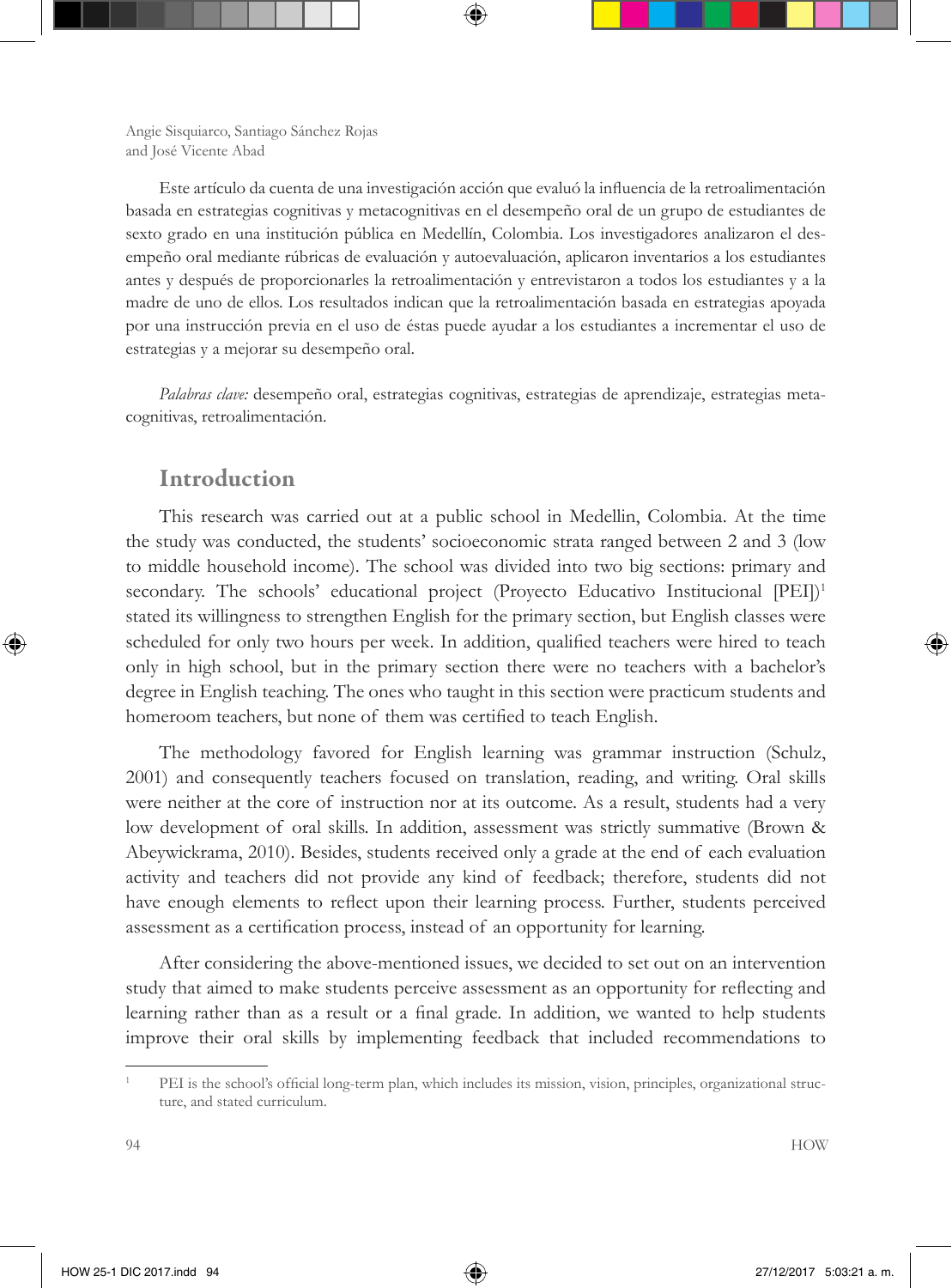use cognitive and metacognitive strategies. Finally, with the results obtained through this research, we wanted to promote formative assessment practices among the school's teachers.

The intervention involved the creation of a "semillero",<sup>2</sup> which in this particular case refers to a study group of sixth graders to whom we offered English lessons after school hours. Despite their basic level, the members of this group showed motivation and willingness to learn English. Two-hour sessions were held twice a week in the high school library. This room had enough resources, including 22 computers, internet connection, round tables, chairs, and a big screen on which media material could be shown.

#### Literature Review

Before starting to assess the influence of cognitive and metacognitive strategiesbased feedback in 6th grade students' oral performance, it is necessary to go deeper into the different concepts pertaining to our research question. In this paper, we provide some definitions from different authors about learning strategies, assessment, and feedback.

## *Learning Strategies*

According to Oxford (1990), "learning strategies are steps taken by students to enhance their own learning. Therefore, the use of strategies makes learning easier, faster, more enjoyable, more self-directed, more effective, and more transferable to new situations" (p. 8). Learners have the prerogative of including these steps in their learning process, but teachers can provide instruction and help students to become aware of the importance of using them. In any case, strategies are relevant for students because they can improve their oral proficiency (Huang & Van Naerssen, 1987; Nakatani, 2005) and self-confidence (Medina, 2014).

Cohen (1998) defines learning strategies as "processes which are consciously selected by learners and which may result in action taken to enhance the learning or use of a second or foreign language, through the storage, retention, recall, and application of information about that language" (p. 4). Six major groups of L2 learning strategies were identified by Oxford (1990). Next, we provide a brief definition of all of them.

According to Oxford (1990), *memory strategies* are used for the storage of information. They help learners link one L2 item or concept with another, but they do not necessarily involve deep understanding. *Compensatory strategies* help learners make up for missing knowledge.

<sup>&</sup>lt;sup>2</sup> The term "semillero" in this article should not be taken for a research incubator, that is, a group of young researchers guided by a tutor, which is, nonetheless, a more common definition for the term within the academic context.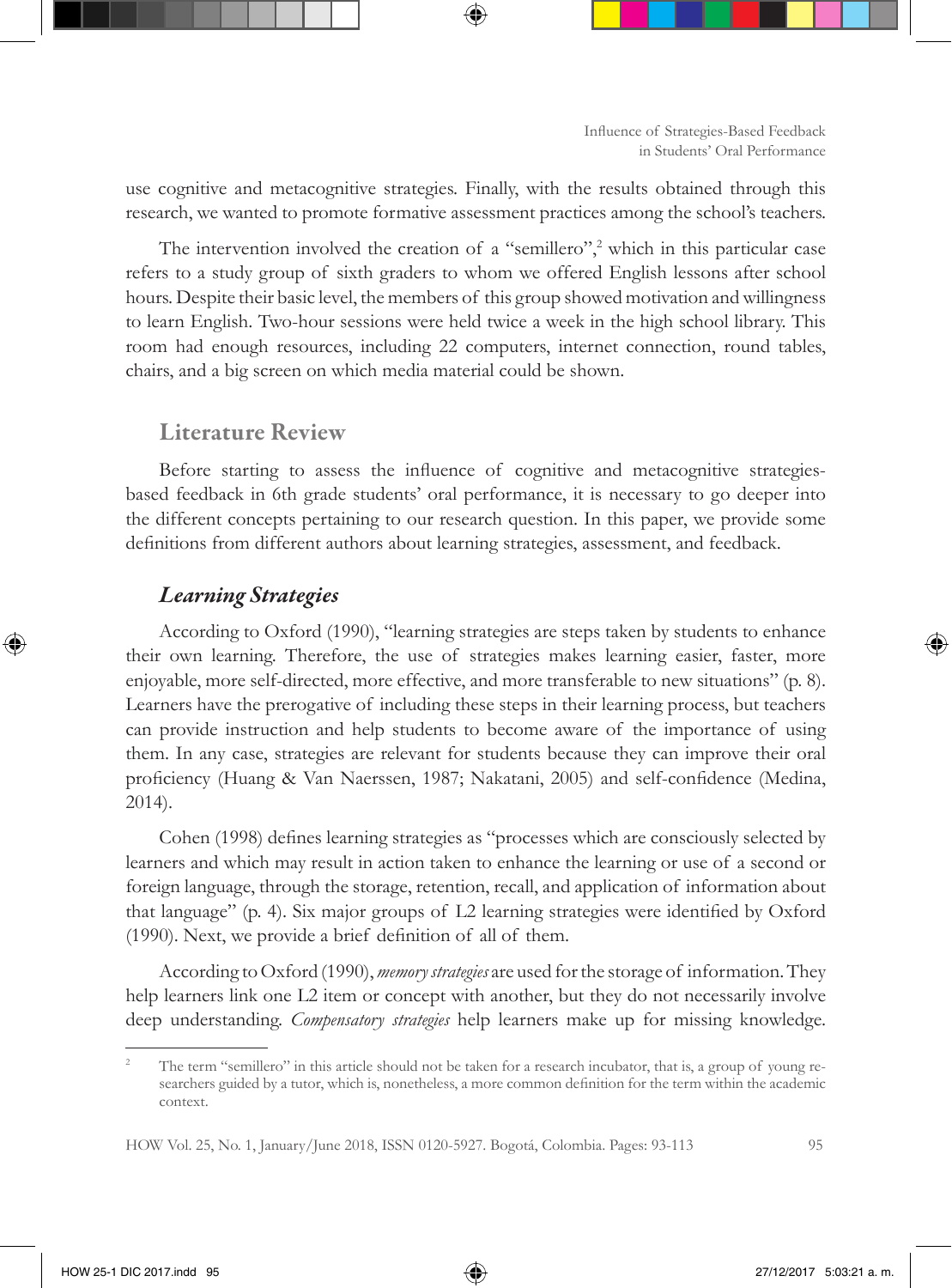*Affective strategies* are related to the learners' emotional needs such as identifying one's mood and anxiety level, talking about feelings, or rewarding oneself for a good performance. *Social strategies* lead to increased interaction with other target language users that helps learners to better understand not only the language but also the culture (p. 46). Although all the previous strategies are useful, for the purpose of this research study we decided to focus solely on the *cognitive* and *metacognitive* ones, because through the analysis of the literature we found out that they are closely related to the theory of feedback that we considered for this study, as will be explained later when we define the concept.

Cognitive strategies (Abad & Alzate, 2016; Cohen, 2011; Cohen & Weaver, 2006) allow learners to manipulate and modify linguistic information to achieve learning goals. Oxford (1990) claims that there are four sets of cognitive strategies: practicing, receiving and sending messages, analyzing and reasoning, and creating structure for input and output. Practicing includes repeating, practicing with sounds, and practicing naturalistically. Receiving and sending messages involves getting the idea quickly and using adequate communicative resources. Analyzing and reasoning includes reasoning deductively, analyzing expressions, analyzing contrastively, translating, and transferring. Creating structure for input and output involves taking notes, summarizing, and highlighting (Oxford, 1990, p. 46). For their part, O'Malley and Chamot (1990) proposed additional cognitive strategies such as resourcing, which is using target language reference materials such as dictionaries, encyclopedias, or textbooks; and using imagery, which involves using visual images to understand or remember new information (p. 119).

According to O'Malley and Chamot (1990), "metacognitive strategies involve thinking about the learning process, planning for learning, monitoring of comprehension or production while it is taking place, and self-evaluation after the learning activity has been completed" (p. 8). Oxford (1990) established three sets of metacognitive strategies: "centering your learning, arranging and planning your learning, and evaluating your learning" (p. 136).

Centering your learning implies paying attention, overviewing information, and linking it with already known material. Arranging and planning your learning requires finding out about language learning, organizing, setting goals and objectives, and identifying the purpose of a language task. Part of this metacognitive strategy entails planning for a language task, which includes describing the task or situation, determining its requirements, checking one's own linguistics resources, and determining additional language elements necessary for the task. Finally, evaluating your learning involves self-monitoring and self-evaluating (Oxford, 1990, p. 138).

Although Oxford has continued to advance the learning strategies theory (2011), we decided to focus on her 1990's classification because it has been of considerable help in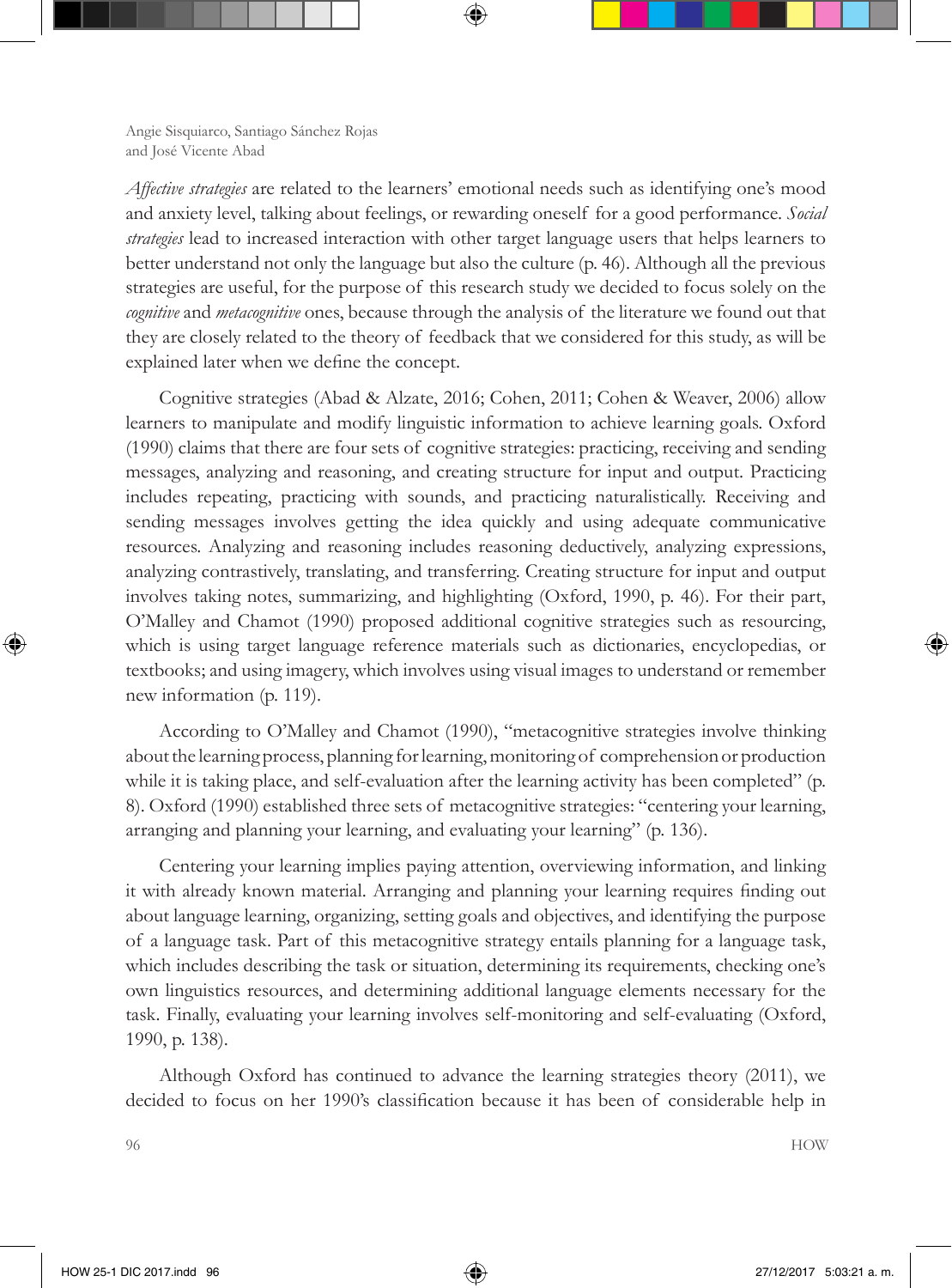terms of understanding the notion of strategies and identifying practical examples that are appropriate for the population of this study.

#### *Assessment*

In language teaching, there is a distinction between two main types of assessment, summative and formative. According to Brown and Abeywickrama (2010), summative assessment is employed to verify how well students have reached the objectives at the end of a course or unit of instruction. However, it does not provide any suggestion for improving. In contrast, through formative assessment (Brown & Abeywickrama, 2010; Maturana, 2015), teachers not only assess students' final results, but also focus on the students' learning process by delivering appropriate feedback.

As part of the assessment process, it is important to encourage learners to think about their own actions and performance. Self-assessment (Brown & Abeywickrama, 2010; Maturana, 2015) is a continuous and intentional process through which students become aware of their strengths and weaknesses so that they can make adjustments for improving or practicing.

## *Feedback*

Some authors (Hattie & Timperley, 2007; Sadler, 1989) define feedback as (a) information regarding aspects of students' performance and understanding, and (b) recommendations to help learners become aware of any discrepancies between what they know and what they want to achieve. In any case, feedback is intended to help students correct or improve themselves. Nicol and Macfarlane-Dick (2006) state that the quality of feedback can make a difference in students' achievement of the learning goals. Therefore, they suggest some principles in order to provide appropriate feedback: (a) clarify expected performance, (b) facilitate self-assessment in learning, (c) deliver high quality information, (d) promote teacher and peer discussion about learning, (e) foster motivational beliefs and self-esteem, (f) provide opportunities to reach the desired performance, and (g) provide information to help teachers shape teaching.

In a similar vein, Hattie and Timperley (2007) suggest that effective feedback answers three questions: "What are the goals? What progress is being made toward the goal? And what activities need to be undertaken to make better progress?" (p. 86). From these premises they propose a feedback model that works at four levels: task level, process level, selfregulation level, and self-level.

The first two levels are task and process. For Hattie and Timperley (2007), task-level (or corrective) feedback refers to "how well a task is being accomplished or performed, such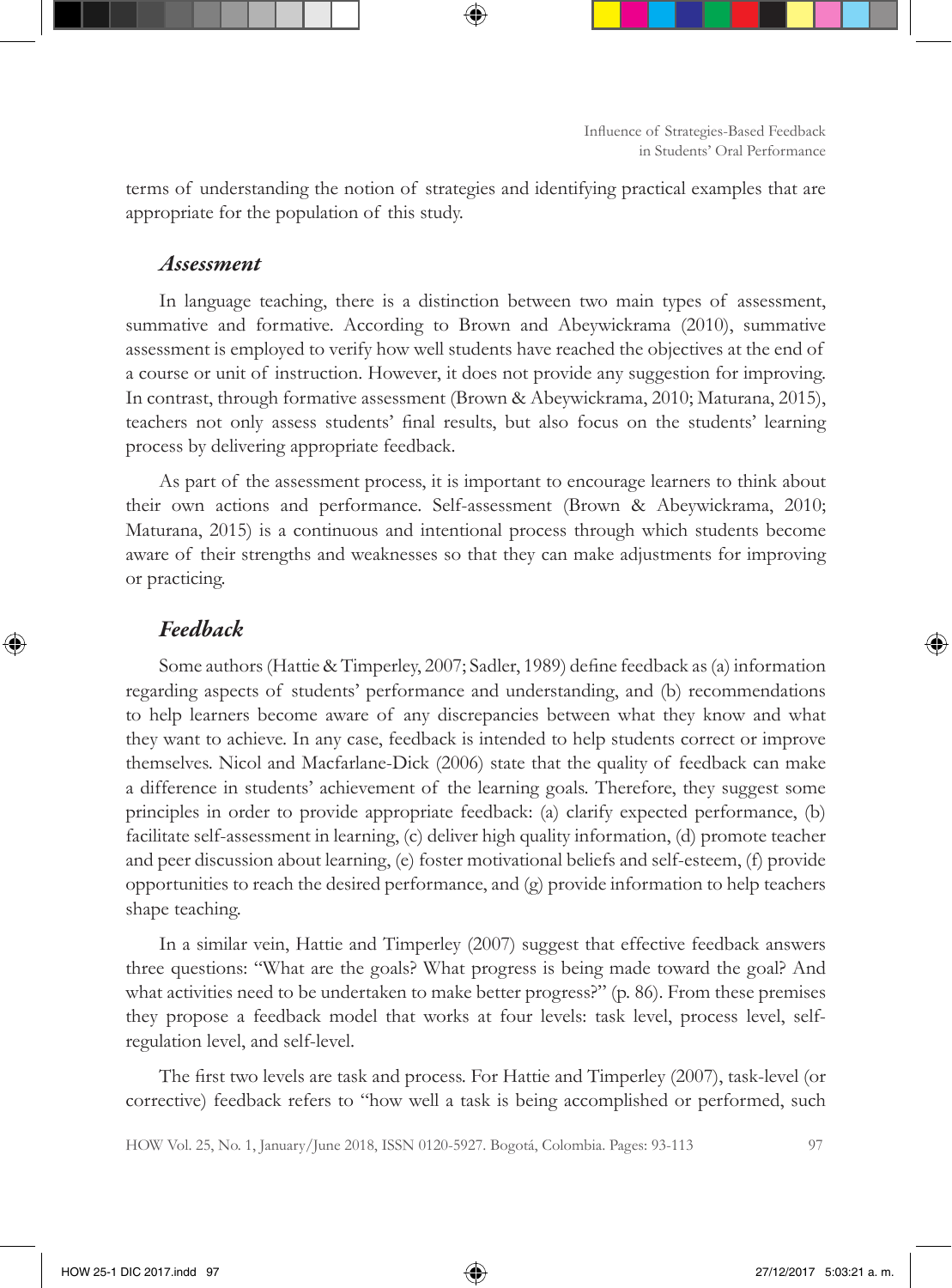as distinguishing correct from incorrect answers, acquiring more or different information, and building more surface knowledge" (p. 91). Process-level feedback focuses on the main process needed to understand or perform a task. It may include information to identify relationships or errors, and recommendations to use different learning strategies.

The last two levels involve the self. Self-regulation level feedback refers to the way students monitor, direct, and regulate their actions towards a learning goal. Self-level feedback directs attention away from the task to the self. Hence, it involves personal evaluations and affect about the learner, so it focuses on aspects such as the learner's effort and engagement (Hattie & Timperley, 2007).

## *Strategies-Based Feedback*

Our notion of strategies-based feedback came as a result of combining the learning strategies theory (Oxford, 1990) with the feedback four-level model (Hattie & Timperley, 2007). This combination emerged from us believing that feedback can include recommendations to use learning strategies in order to favor students' performances. Process-level feedback can include suggestions for using cognitive strategies because it involves "a deep understanding of learning, the construction of meaning (understanding) and relates more to the relationships, cognitive processes, and transference to other more difficult or untried tasks" (Hattie & Timperley, 2007, p. 93). Likewise, self-regulation-level feedback can include recommendations for using metacognitive strategies (Oxford, 1990) since they involve planning, reflecting, and monitoring the learning process. The integration of feedback with learning strategies facilitates the former's main purpose, which is "to reduce discrepancies between current understandings/performance and a desired goal" (Hattie & Timperley, 2007, p. 86).

## *Research Antecedents*

In this study, we want to take into consideration the results of some research projects that were carried out in the Colombian educational context. In a study that assessed elementary school students' oral performances in response to out-of-school practice, Medina (2014) found that formative assessment is useful not only to identify factors that affect students' performances and language competence development, but also to give students opportunities to improve their learning. She concluded thereby that "formative assessment as preparation for an oral test fosters students' self-confidence to participate in a specific activity" (Medina, 2014, p. 33). Regarding strategies instruction and oral performance assessment of college level students, Abad and Alzate (2016) concluded that when rubrics are used in combination with strategies instruction, students gain greater control over their learning process and prepare more effectively to enhance their test performance.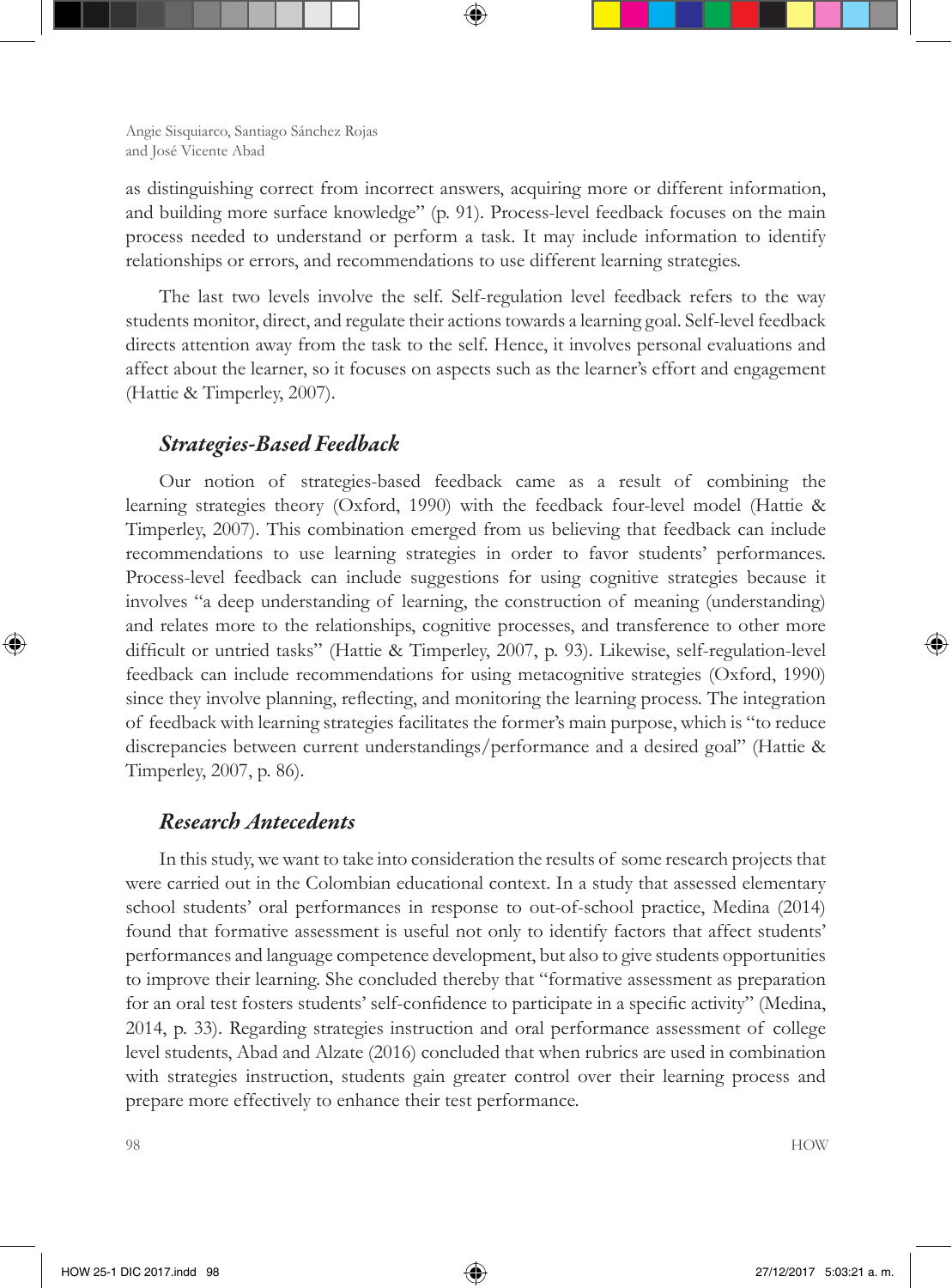The analysis of the problem and the exploration of the literature led to the following question: How can feedback that includes recommendations to use cognitive and metacognitive strategies influence the performances of sixth grade students in oral presentations? With this study, we had as our main goal to assess the influence, if any, of cognitive and metacognitive strategies-based feedback in 6th grade students' oral performances.

## Method

The following section explains in detail how this study was carried out. First, we present the research paradigm and research methodology this study subscribes to. Second, we describe the participants' selection and their demographic characteristics. Then, we describe the data collection and analysis. Finally, we go over the intervention used in this study.

## *Research Paradigm and Methodology*

This study subscribes to the qualitative paradigm, in which "researchers are interested in constantly communicating with the subjects in order to understand their perceptions regarding a specific phenomenon or their living conditions" (Bonilla-Castro & Rodríguez Sehk, 1995, p. 52). In addition, this study was conducted under the action research methodology (Burns, 2010), as it aimed to identify a "problematic" situation that the participants considered worth looking into—in this case, oral performance—and to attempt a positive transformation of it. As a result of our effort to intervene in the problematic situation, we provided students with learning strategies instruction and then gave them feedback that included recommendations to use cognitive and metacognitive strategies in order to help them improve their preparation for and performances in oral evaluations. Although qualitative in nature, this study included quantitative instruments to complement the data collection and analysis.

#### *Participants*

Researchers chose the participants through deliberate sampling (Lankshear & Knobel, 2004) because only the 6th graders who integrated the semillero and whose parents authorized participation through an informed consent were included in the study.

They were eight female students aged 11 to 12 years who came from a middleclass socioeconomic background. The students' proficiency level was A1 according to the Common European Framework of Reference (Council of Europe, 2001). These students were not taking any English classes other than the ones they received at school, so they considered this semillero course as an opportunity for improving their language skills.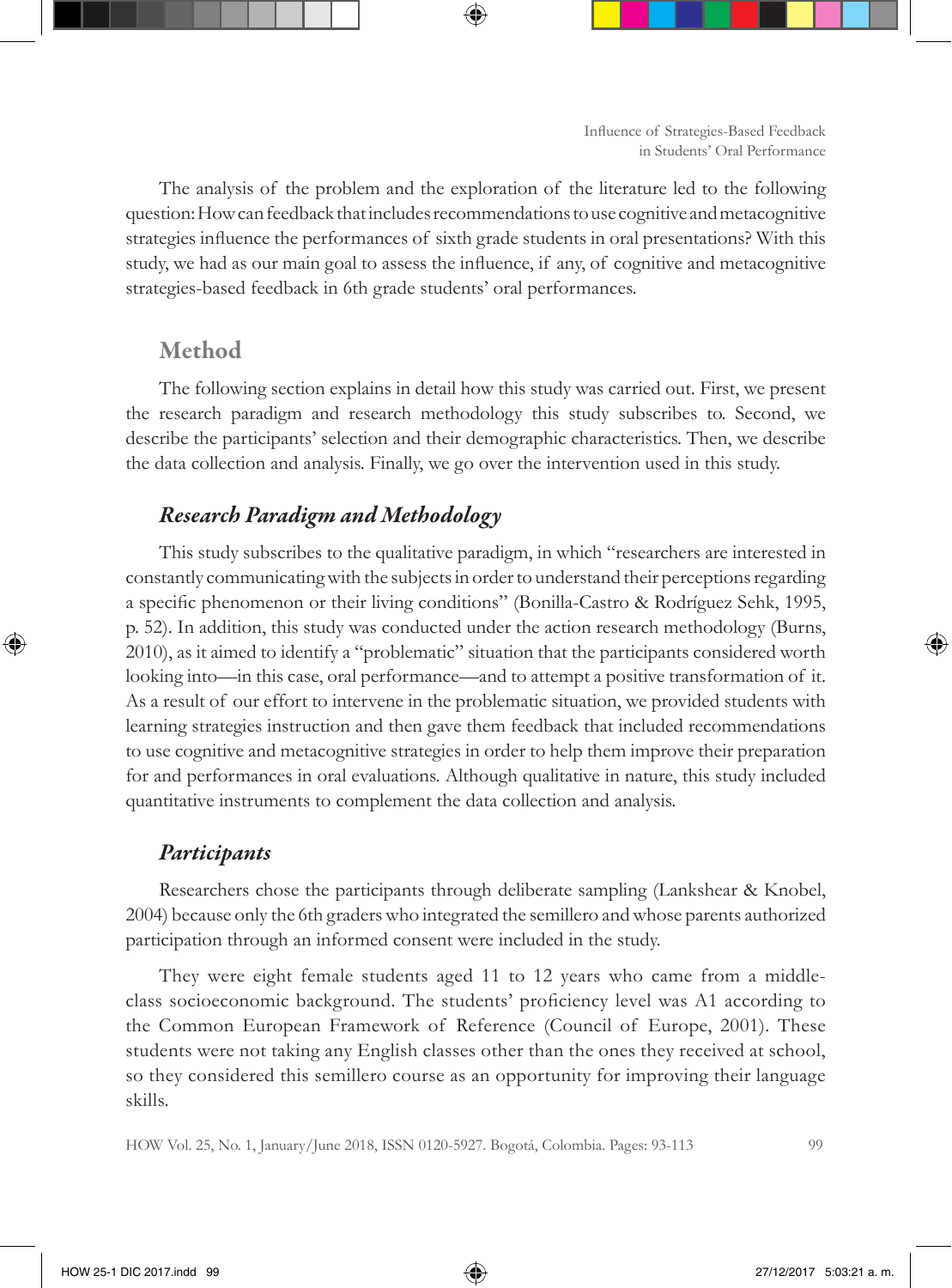#### *Data Collection*

This research was developed in three stages. In the first stage, students were assigned a pre-test, which consisted of an oral presentation to assess their oral performance through a rubric (Appendix 1), followed by a self-assessment rubric (Appendix 2). After that, students completed a learning strategies inventory (Appendix 3) so we could diagnose their use of strategies before providing the intervention and the strategies-based feedback.

In the second stage, students received direct instruction on cognitive and metacognitive strategies (the intervention is described in detail in the section below). Later, teachers used a form (Appendix 4) through which they delivered feedback to students that included suggestions as to using specific strategies to prepare for the next oral presentation. In addition, a second oral presentation was assigned to assess whether the strategies-based feedback had had an influence on students' preparation and oral performance. For these purposes, a second set of performance and self-assessment rubrics was applied and students answered a second inventory. Finally, to determine the influence of strategies-based feedback on students' oral performance, all the students and one parent were interviewed. Also, a comparison was made between the first and the second oral performance rubrics and between the inventories that students completed before and after the intervention. Table 1 summarizes the actions taken and the instruments used for data collection.

#### *Intervention*

Teacher-researchers designed and implemented the semillero to address the problems observed as regards students' oral production. The semillero involved four face-to-face instructional hours per week over the course of three months. As it was conceived as an extra-curricular activity, students met with the instructors on Mondays, after regular school hours, and on Saturday mornings. Taking part in the semillero involved no additional costs and was completely voluntary.

The strategies instruction workshop was developed in two of the semillero sessions. In the first one, students were trained in metacognitive strategies and in the second one, in cognitive strategies. In each session, we supplied a working definition of the strategies and generated a reflection upon their use and importance through a problem-solving activity in which the participants had to advise a person how to prepare for an oral presentation by suggesting learning strategies. Afterwards, the strategies-based feedback was delivered to each participant in a form (Appendix 4) that included strengths, weaknesses, and suggestions as to the use of specific strategies for improving their preparation and oral performance for the post test.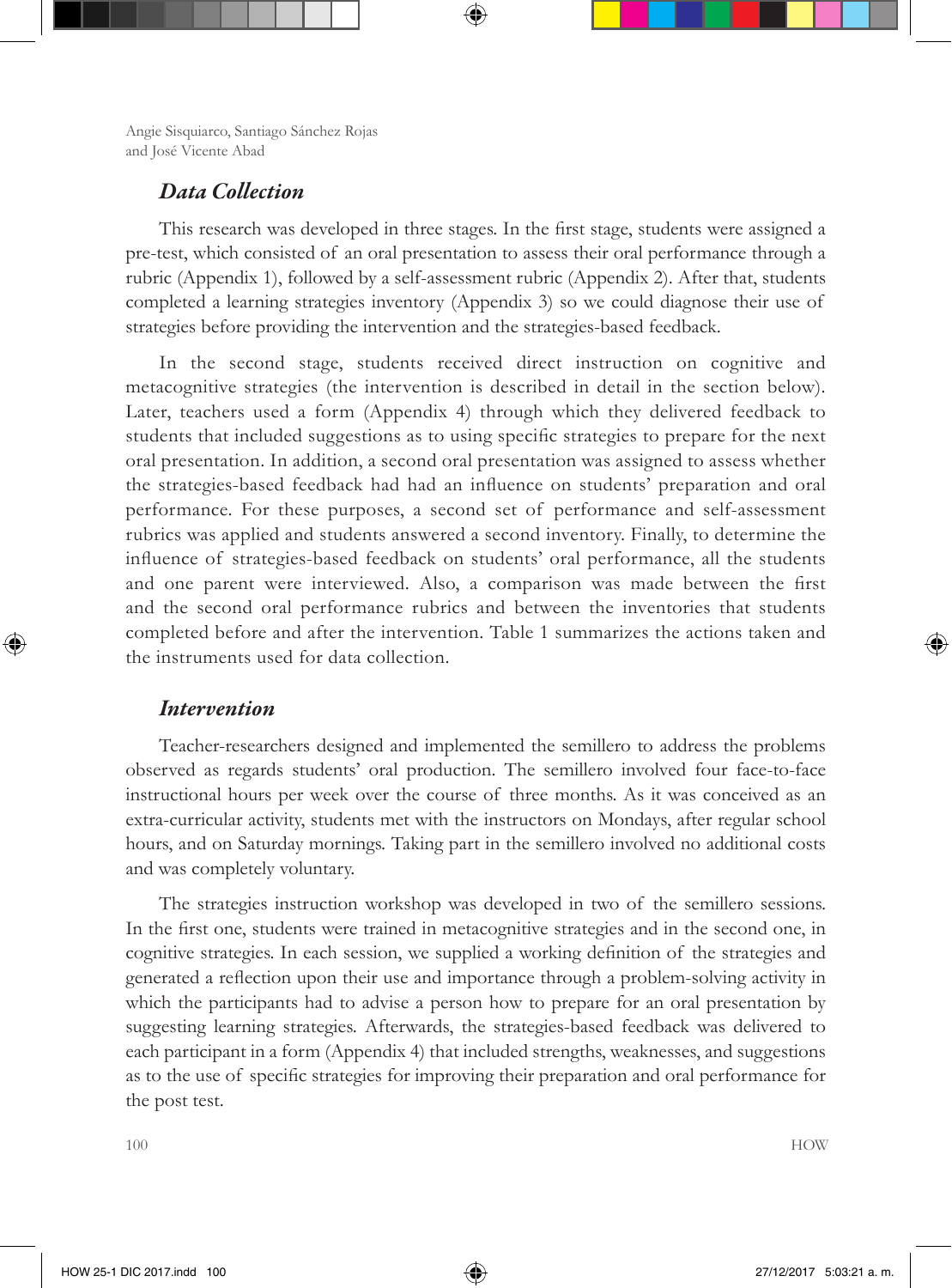| Specific objectives                                                                                                                                             | Action                                                                                              | Instrument                                                 |
|-----------------------------------------------------------------------------------------------------------------------------------------------------------------|-----------------------------------------------------------------------------------------------------|------------------------------------------------------------|
| To diagnose students'<br>use of strategies and<br>oral performance before<br>the intervention                                                                   | Evaluate students'<br>oral performance                                                              | Oral performance rubric<br>Self-assessment rubric          |
|                                                                                                                                                                 | Identify students' use of<br>strategies in preparation<br>for oral presentations                    | Inventory 1                                                |
|                                                                                                                                                                 | Record the process of<br>providing instruction<br>about cognitive and<br>metacognitive strategies   | Lesson plan                                                |
| To describe the strategies<br>used by students to prepare<br>themselves for the oral<br>presentations and their<br>oral performance after<br>receiving feedback | Analyze students' oral<br>performance                                                               | Oral performance rubric<br>Self-assessment rubric          |
|                                                                                                                                                                 | Describe the strategies used<br>by students after receiving<br>strategy-based feedback              | Inventory 2                                                |
| To determine the influence<br>of strategies-based<br>feedback in students'<br>oral performance                                                                  | Compare students' first and<br>second oral performances                                             | Oral performance<br>rubric1-2<br>Self-assessment rubric1-2 |
|                                                                                                                                                                 | Get students' perceptions<br>of their progress as<br>regards strategies use<br>and oral performance | Interview (semi-<br>structured)                            |

**Table 1.** Action Plan

# *Data Analysis*

For the analysis, three data sources were considered: the answers from the inventories, the results from the pre- and post-tests, and the answers from the interviews. In order to compare the strategies that students used for the preparation of the oral presentations, we calculated the means of the frequency of strategy use. Then, we made a distinction between the results of the inventories applied before and after the intervention.

In order to analyze the results of the presentations, we calculated the rubrics' total scores. Subsequently, in order to define the progress that students had made after the intervention, we estimated the means and then established the difference between the results achieved on both the pre- and post- tests. It is worth noting that the results obtained for the different evaluation criteria used in the rubrics were calculated as percentages to facilitate the reading of the figures by using the same scale.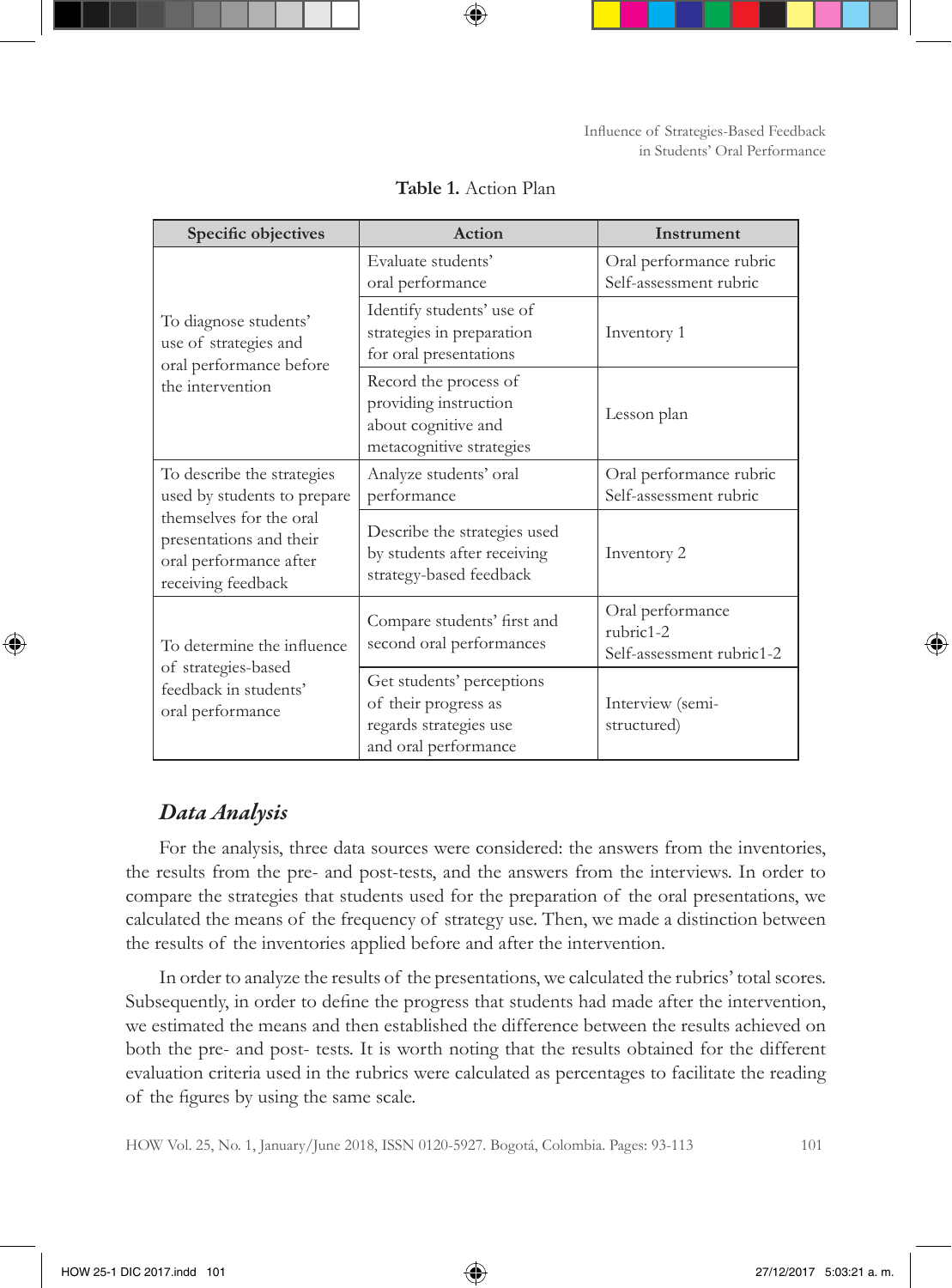Afterwards, we analyzed the answers obtained in the interviews to determine the influence of the strategies-based feedback in the oral performance. This analysis was made by categorizing, grouping, and interpreting the answers in a deductive way as the categories were established based on the learning strategies classification proposed by Oxford (1990).

We employed a number of methods to maximize trustworthiness (Burns, 2010). First, we used *time triangulation* (Denzin as cited in Burns, 2010) because we used the rubrics and inventories before and after the intervention. Second, we included *researcher triangulation* (Denzin as cited in Burns, 2010) because three people were involved in the data collection and analysis throughout the research process. Third, there was *methods triangulation* (Burns, 2010) as we employed different methods to collect various forms of data. For instance, rubrics and inventories provided quantitative data while the interviews generated qualitative data. Fourth, we triangulated data by including different sources of information; namely, the classroom teachers, students, and parents. By doing this, we gave voice to multiple members of the community, which also increased the level of *democratic validity* (Burns, 2010). Finally, the results were compared with previous studies.

## Results

## *Students' Use of Strategies*

In order to diagnose the strategies used by students, we compared the answers from the first and the second inventories. These were answered by the eight participants. Figure 1 shows the average use of strategies before and after providing the instruction and the strategies-based feedback. The first seven strategies represent the cognitive strategies, and the other six, the metacognitive strategies. Each strategy is represented with two bars which show the use made by students before and after the intervention.

Before providing the instruction and the strategies-based feedback, the metacognitive strategy that students used the most was planning for a language task whereas the cognitive strategies that students used the most were repeating and rehearsing. After providing instruction and feedback, there was a change in the use of metacognitive strategies since students used not only planning for a language task, but also organizing environmental conditions to favor learning and self-monitoring. However, students were constant in the use of cognitive strategies since they continued rehearsing and repeating. Results indicate that the instruction and the strategies-based feedback provided by the researchers helped to increase the use of learning strategies employed by students.

Furthermore, we found that the learning strategies provided were used not only for preparing the oral presentations, but also for assisting tasks from other subjects. According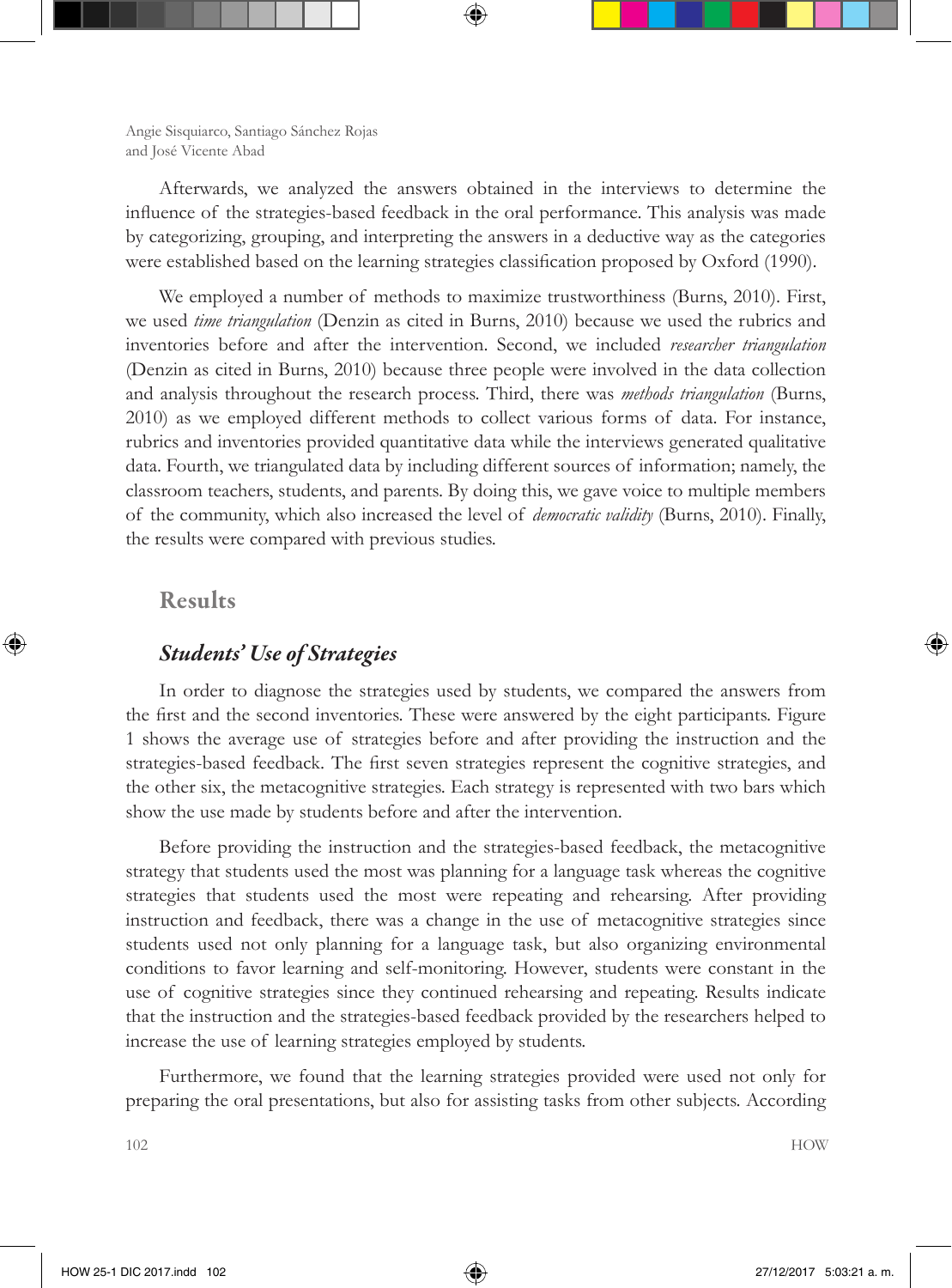Influence of Strategies-Based Feedback in Students' Oral Performance



**Figure 1**. Use of Learning Strategies

to a parent: "Strategies have had a big influence not only for the preparation of oral presentations, but also for tasks in other subjects. They have helped [my daughter] to prepare tests, presentations." (Interview, Mother)<sup>3</sup>

# *Effectiveness of Learning Strategies*

For the participants, the most effective metacognitive strategies were organizing environmental conditions to favor learning and rehearsing. In contrast, using visual imagery to learn new information and translating were considered the less effective strategies. One of the students stated, "for me, all the strategies are very useful, but the most effective strategy for me is practicing many times the speech before making a presentation" (Interview, student DS). Yet another student commented:

The most effective strategy for me is looking for a good place or time to study, because for me the most important is to be comfortable and relaxed and the strategy that I don't use is translating because it does not work for me. (Interview, student SP)

Excerpts were translated from Spanish into English for publication purposes.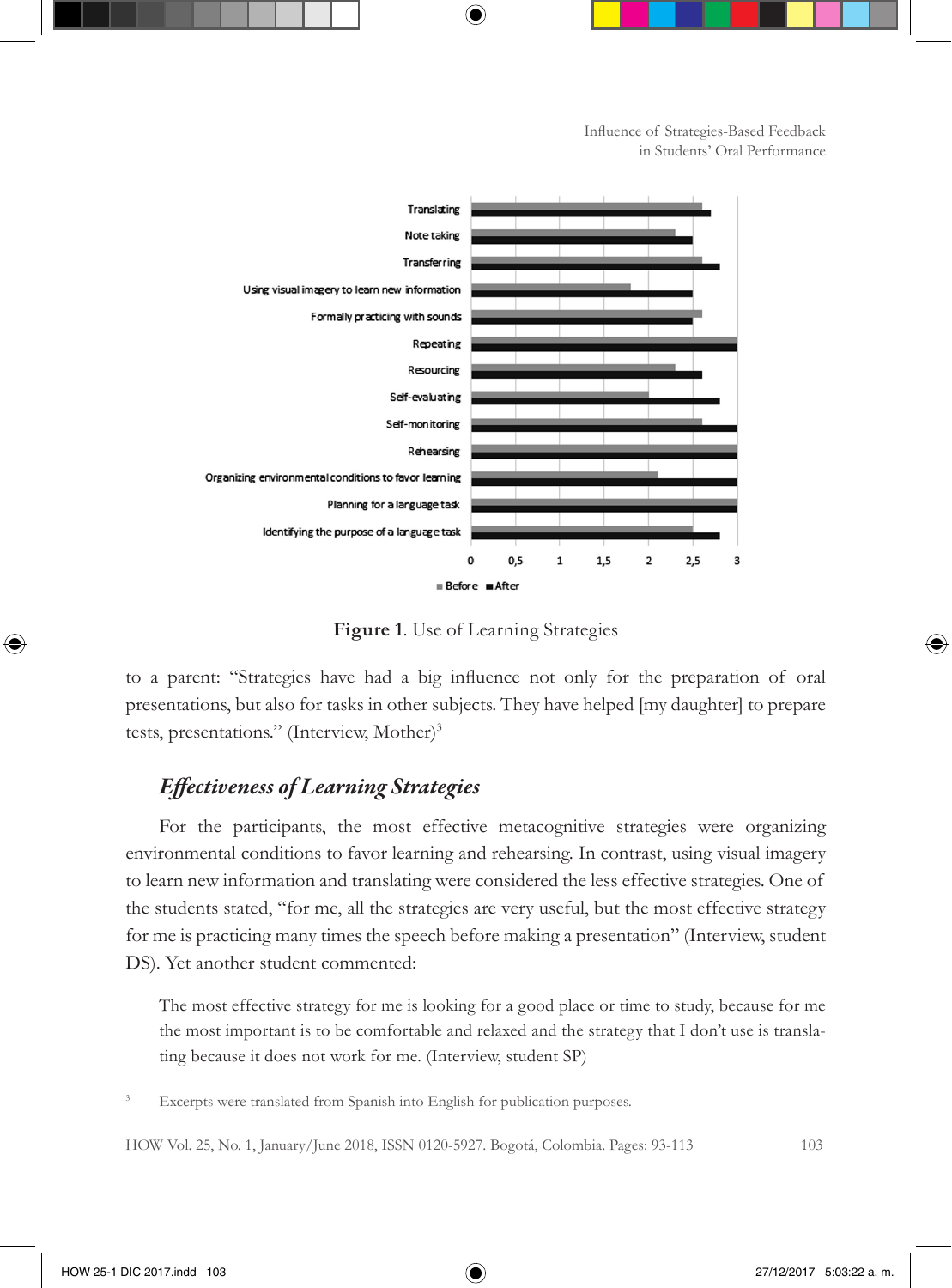## *Impact of Strategies-Based Feedback on Students' Oral Performance*

In the first presentation, the oral performance was good and the average grade of students was 4 (80%). In contrast, in the second presentation the average grade was 4.5 (90%). Figure 2 shows the average grades from the first and second oral presentations.

After comparing the results, we observed a positive change in students' oral performance. Thus, we concluded that the strategies instruction and feedback that students received helped to improve their performance. Figure 3 illustrates the improvement in the results after the intervention.



**Figure 2.** Students' Oral Performance



**Figure 3.** Oral Performance Improvement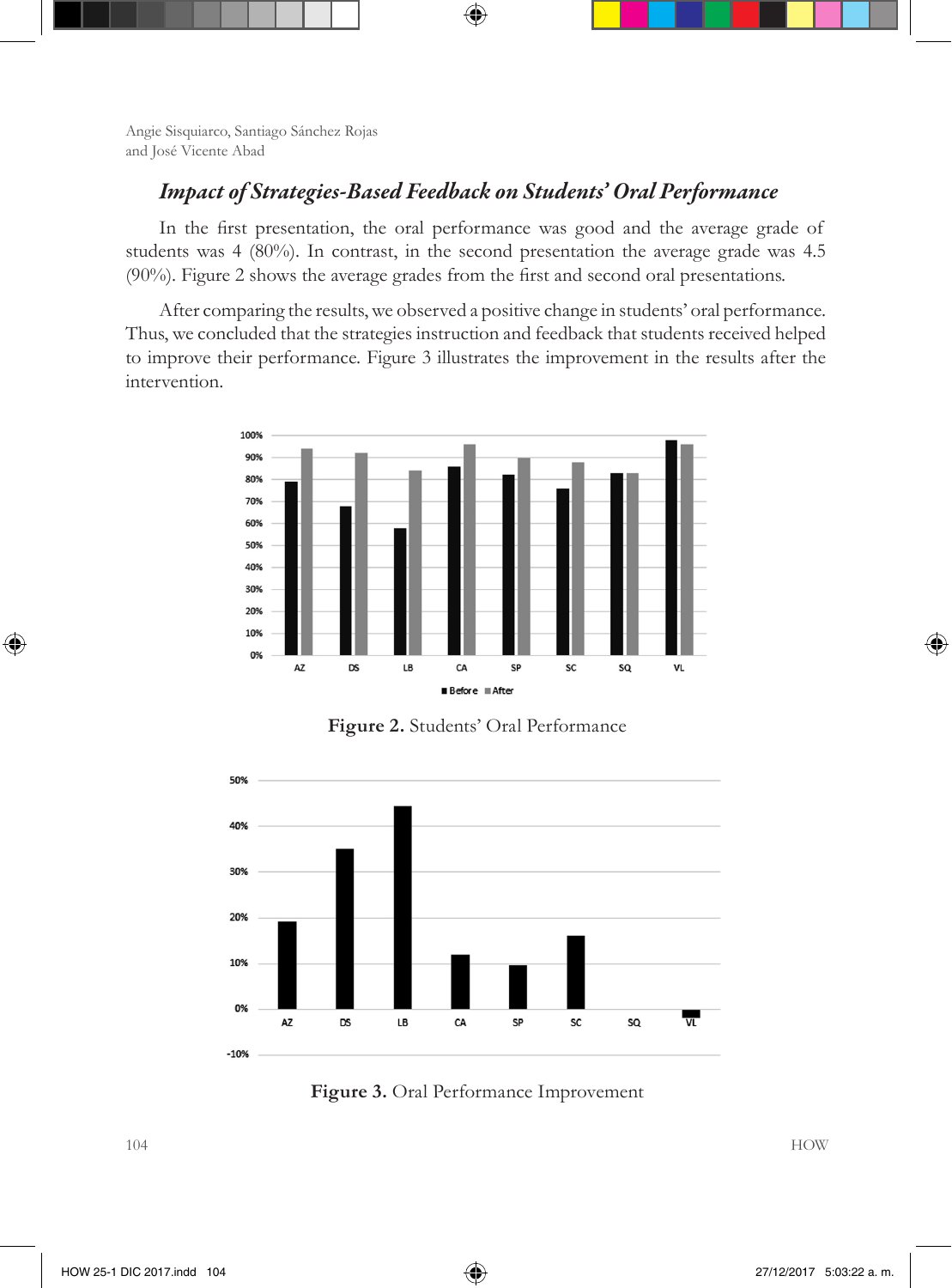Considering the increase in the scores for the second presentation, we find it is possible to say that the strategies the students used helped them to improve their oral performance. For instance, when we asked a student how she considered her performance was, she answered: "I think I did it very well because I felt more fluid, more natural compared to the first presentation which was more rehearsed, more...not so fluid" (Interview, student SC).

## *Participants' Perception About Strategies-Based Feedback*

After providing instruction on learning strategies and feedback that included cognitive and metacognitive strategies, students considered that this intervention favored their oral performance. For example, a student was asked to give her opinion about it and she answered:

I speak very softly and with the strategies you gave us, such as how to use more movements and raise the volume of the voice, I did it better. So, that was a very good thing of the strategies and the feedback. On the other hand, because I think these helped me with academic performance, with the presentations and everything. (Interview, student SP)

Data suggest that the provision of strategies and strategies-based feedback helped students feel more confident and comfortable about presenting. In this respect, another student said:

[The strategies] influenced [me] positively because, for example, they helped me to have more confidence when presenting, speaking and all that [because] I am very shy. (Interview, student AZ)

On this same aspect, the mother of one of the students mentioned:

With the recommendations you gave my daughter, she has improved the way she speaks, she pronounces better and she looks more confident. Even in the English area she has improved a lot, the teacher says she is more active in the class, so the feedback has really helped her (Interview, Mother)

In the next section, we answer the research question by explaining how strategies-based feedback can be implemented and why it is effective in helping students to improve their oral performance. We also provide some pedagogical and methodological recommendations towards its effective implementation and research.

#### Discussion

Results showed that strategies-based feedback supported by previous strategies instruction helped students to increase the use of strategies and thereby to improve their oral performance. This outcome was due to the fact that strategies-based feedback guided students to identify not only the progress they had made but also the strategies they could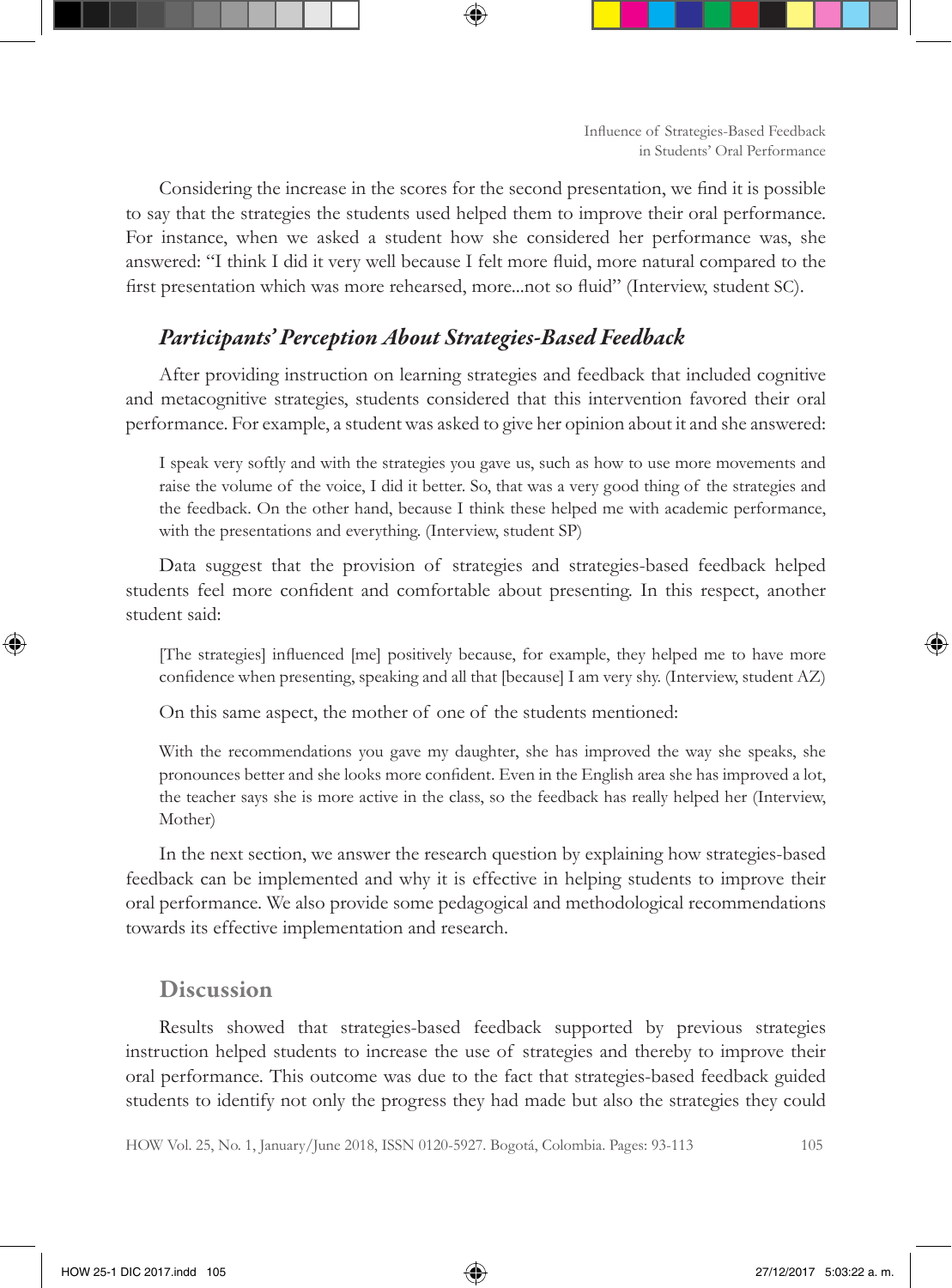apply to overcome their communication deficiencies. Along with Dumford, Cogswell, and Miller (2016), we conclude that the use of metacognitive strategies can directly impact the effectiveness of student preparation, including how information is learned and retained. Furthermore, in our case, metacognitive and cognitive strategies optimized students' preparation and boosted their confidence to make presentations. We believe that this improvement occurred largely because strategies-based feedback and the subsequent use of learning strategies fostered both students' sense of autonomy when preparing for their presentations and their sense of competence when they actually had to present.

Strategies-based feedback favors students' autonomy and competence. It favors students' autonomy because it makes available a series of meaningful choices as regards the strategies they can use to prepare for an oral exam. The provision of meaningful choices is a key teaching strategy to foster students' autonomy, engagement, and academic achievement (Niemiec & Ryan, 2009). Hence, educators should offer students different resources and strategies to induce a meaningful decision-making process in their learning. Strategies-based feedback can also raise students' confidence level for making a public presentation that will be subject to evaluation. When students identify the strategies that help them to improve their preparation and performance, they often feel more confident about their ability to perform, which directly supports their sense of competence and self-efficacy (Niemiec & Ryan, 2009; Ryan & Deci, 2000a, 2000b).

Although strategies-based feedback can be highly beneficial for students, teachers should keep in mind some pedagogical considerations when implementing it. On the one hand, for this type of feedback to be fully effective, it should be preceded by direct instruction on what learning strategies are and how they can be used. In fact, when direct instruction in learning strategies is supplemented with strategies-based feedback, students are likely to use strategies more and to do it more effectively than they did before. On the other hand, teachers also ought to think about time, context, and theoretical knowledge. Enough time and training are required for both students' appropriation of learning strategies and teachers' implementation of strategies-based feedback. Therefore, in order to make the latter effective, teachers need to become familiar with learning strategies and feedback models, consider the characteristics of their school context, and make sufficient class time to train their students on what learning strategies are and how they can be used.

In regard to doing research on strategies-based feedback and oral skills, there are some methodological recommendations we would like to make. It would be ideal to collect records of students' actual performances. This type of data could be linked to manuscripts as meta-data that could be accessed online. In some instances, it is possible to get participants' authorization to do so. However, researchers must bear in mind that audio or video recordings of students constitute sensitive data that could endanger their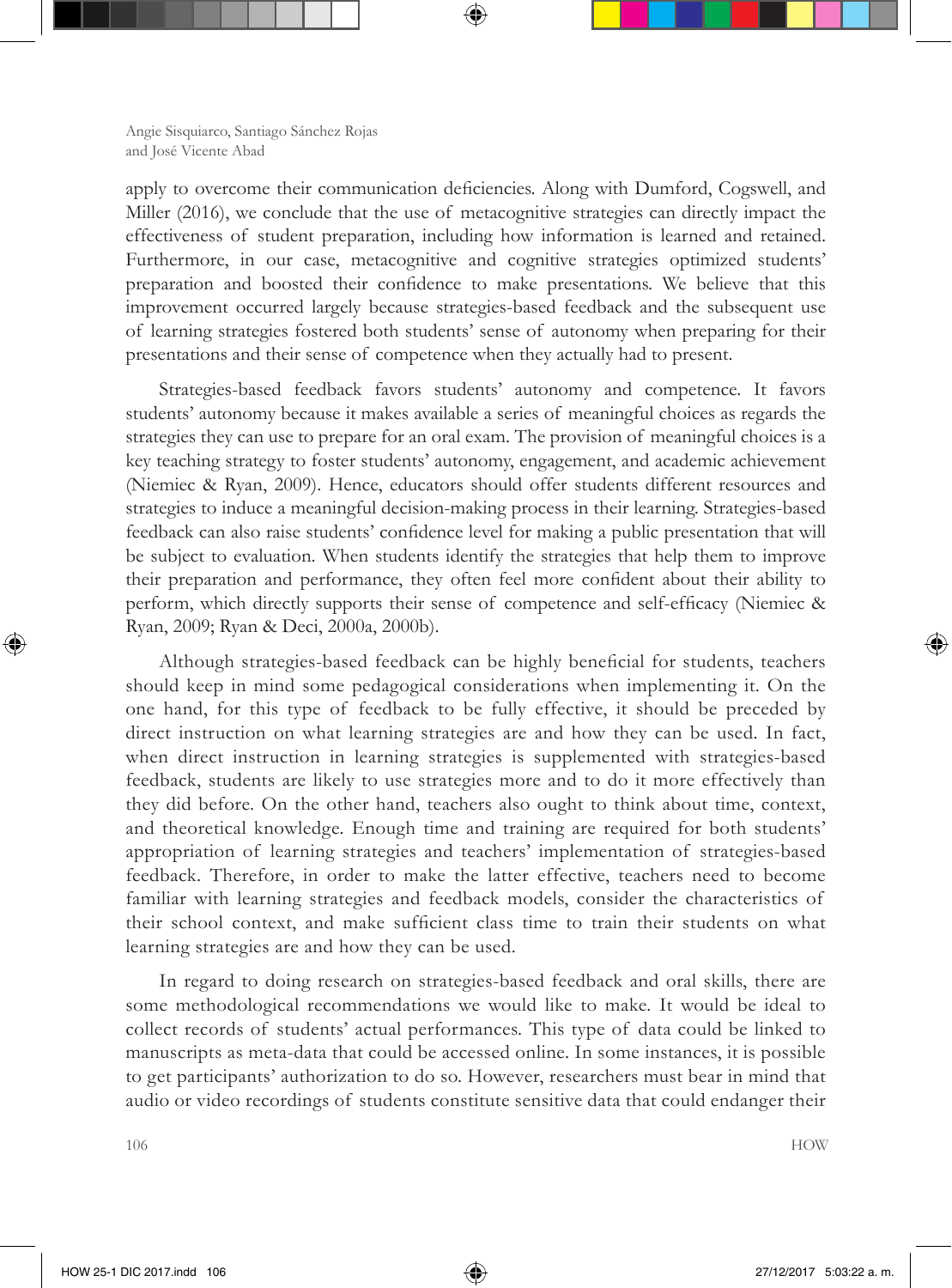integrity. In addition, the use of recording devices during presentations could intimidate some students and affect their performance. These issues are particularly problematic when participants are underage students. Ultimately, in the face of a quandary between what is convenient and what is ethical, researchers should always play on the safe side, abide by the law, and act in the best interests of their participants.

## Conclusion

In conclusion, it is important that teachers implement formative assessment practices that include effective feedback. According to Sadler (1998), formative assessment "is specifically intended to provide feedback on performance to improve and accelerate learning" (p. 77). Effective feedback is explicit about desired learning goals, progress that has been made, and the required steps for additional achievement (Hattie & Timperley, 2007).

Strategies-based feedback offers some significant benefits to student learning. More specifically, feedback that includes recommendations to use learning strategies can positively influence students' preparation for and performance in oral presentations because it helps them to recognize their level of progress and gives them alternatives about steps to follow in order to get better results. Further, the implementation of this type of feedback in combination with direct strategies instruction has a powerful impact on students' oral performance because it fosters their sense of autonomy and competence.

The impact of strategies-based feedback, nevertheless, goes well beyond the language classroom. By properly implementing this type of feedback, teachers can help learners to perceive assessment as an opportunity for learning and not merely as a certification process reduced to a grade. According to Jones (2005), "assessment for learning is all about informing learners of their progress to empower them to take the necessary action to improve their performance" (p. 5). Moreover, when students understand and apply the recommendations provided in the strategies-based feedback, they are more likely to appropriate those strategies and to transfer them into other areas of knowledge; therefore, strategies are applied not only for English language tasks but also for tasks in other subject areas. However, for all these benefits to be accrued, teachers need to carefully consider aspects such as time and context for implementation and adequate appropriation of theoretical knowledge regarding learning strategies and feedback models.

#### References

Abad, J. V., & Alzate, P. A. (2016). Strategies instruction to improve the preparation for English oral exams. *Profile: Issues in Teachers' Professional Development, 18*(1), 129-147. https://doi. org/10.15446/profile.v18n1.49592.

HOW Vol. 25, No. 1, January/June 2018, ISSN 0120-5927. Bogotá, Colombia. Pages: 93-113 107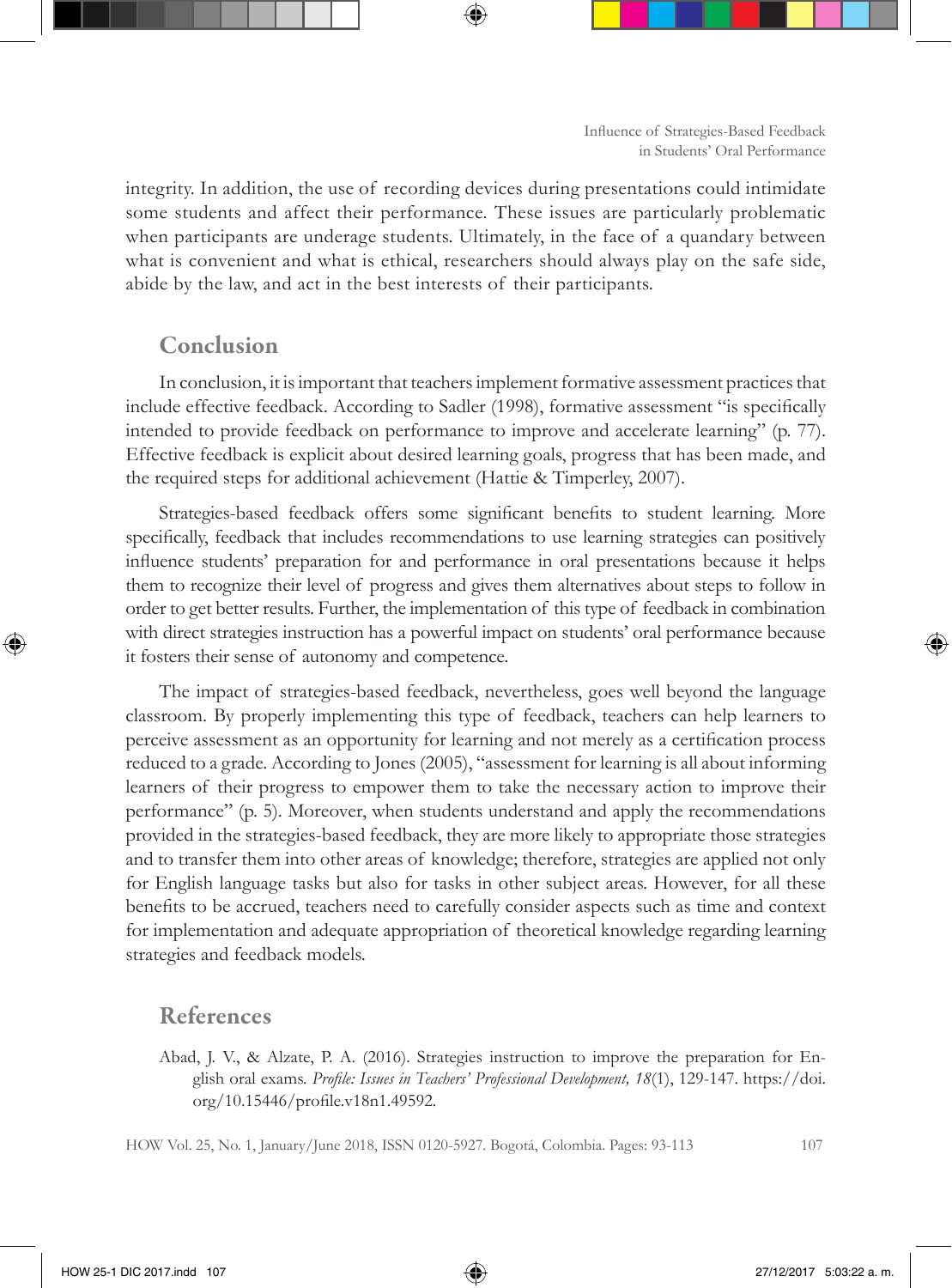- Bonilla-Castro, E, & Rodríguez Sehk, P. (1995). *Más allá del dilema de los métodos* [Beyond the methods dilemma]. Bogotá, CO: Universidad de los Andes.
- Brown, H. D., & Abeywickrama, P. (2010). *Language assessment: Principles and classroom practices* (2nd ed.). White Plains, US: Pearson.
- Burns, A. (2010). *Doing action research in English language teaching: A guide for practition*ers. New York, US: Routledge.
- Cohen, A. D. (1998). *Strategies in learning and using a second language*. Harlow, UK: Longman.
- Cohen, A. D. (2011). Second language learner strategies. In E. Hinkel (Ed.), *Handbook of research in second language teaching and learning* (Vol. II, pp. 681-698). New York, US: Routledge.
- Cohen, A. D., & Weaver, S. J. (2006). *Styles-and-strategies-based instruction: A teachers' guide*. Minneapolis, US: University of Minnesota.
- Council of Europe. (2001). *Common European framework of reference for languages: Learning, teaching, assessment*. Strasbourg, FR: Author. Retrieved from http://www.coe.int/t/dg4/linguistic/ Source/Framework\_en.pdf.
- Dumford, A. D., Cogswell, C. A., & Miller, A. L. (2016). The who, what, and where of learning strategies. *Journal of Effective Teaching, 16*(1), 72-88.
- Hattie, J., & Timperley, H. (2007). The power of feedback. *Review of Educational Research, 77*, 81- 112. https://doi.org/10.3102/003465430298487.
- Huang, X.-H., & Van Naerssen, M. (1987). Learning strategies for oral communication. *Applied Linguistics, 8*(3), 287-307. https://doi.org/10.1093/applin/8.3.287.
- Jones, C. A. (2005). *Assessment for learning* (Vocational learning support programme: 16-19). London, UK: Learning and Skills Development Agency.
- Lankshear, C., & Knobel, M. (2004). *A handbook for teacher research: From design to implementation*. New York, US: McGraw Hill.
- Maturana, L. M. (2015). *Evaluación de aprendizajes en el contexto de otras lenguas* [Learning evaluation within the context of other languages]. Medellín, CO: Fondo Editorial Funlam.
- Medina, M. I. (2014). *Out-of-class practice strategies to promote self-confidence for speaking in oral English evaluation* (Undergraduate thesis). Fundación Universitaria Luis Amigó, Medellín, Colombia.
- Nakatani, Y. (2005). The effects of awareness-raising training on oral communication strategy use. *The Modern Language Journal, 89*(1), 76-91. https://doi.org/10.1111/j.0026-7902.2005.00266.x.
- Nicol, D. J., & Macfarlane-Dick, D. (2006). Formative assessment and self-regulated learning: A model and seven principles of good feedback practice. *Studies in Higher Education, 31*(2), 199- 218. https://doi.org/10.1080/03075070600572090.
- Niemiec, C. P., & Ryan, R. M. (2009). Autonomy, competence, and relatedness in the classroom: Applying self-determination theory to educational practice. *Theory and Research in Education, 7(*2), 133-144. https://doi.org/10.1177/1477878509104318.
- O'Malley, J. M., & Chamot, A. U. (1990). *Learning strategies in second language acquisition*. New York, US: Cambridge University Press. https://doi.org/10.1017/CBO9781139524490.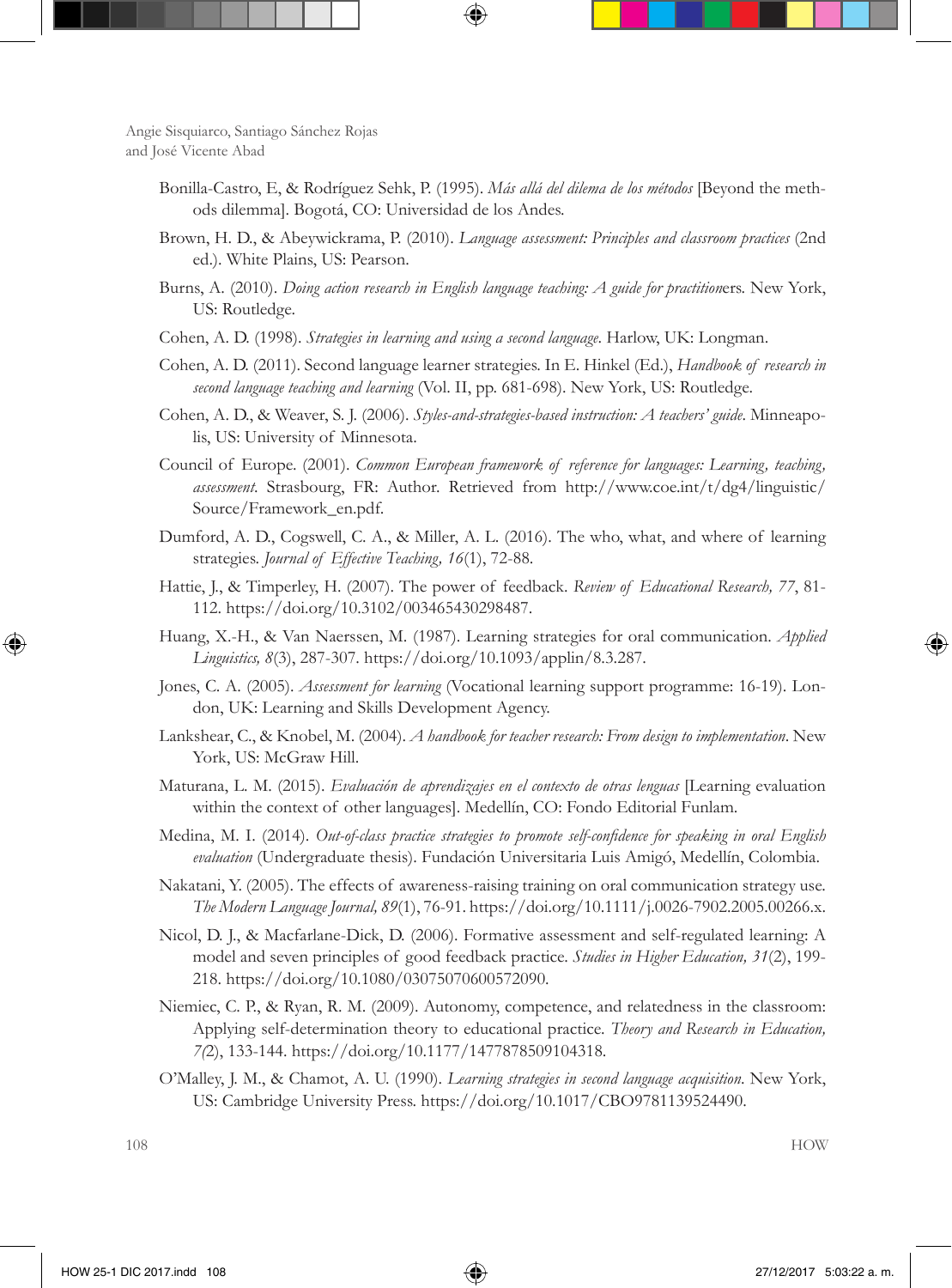- Oxford, R. L. (1990). *Language learning strategies: What every teacher should know*. Boston, US: Heinle & Heinle.
- Oxford, R. L. (2011). *Teaching and researching: Language learning strategies*. New York, US: Routledge.
- Ryan, R. M., & Deci, E. L. (2000a). Intrinsic and extrinsic motivations: Classic definitions and new directions. *Contemporary Educational Psychology, 25*(1), 54-67. https://doi.org/10.1006/ ceps.1999.1020.
- Ryan, R. M., & Deci, E. L. (2000b). Self-determination theory and the facilitation of intrinsic motivation, social development, and well-being. *American Psychologist, 55*(1), 68-78. https:// doi.org/10.1037/0003-066X.55.1.68.
- Sadler, D. R. (1989). Formative assessment and the design of instructional systems. *Instructional Science, 18*(2), 119-144. https://doi.org/10.1007/BF00117714.
- Sadler, D. R. (1998). Formative assessment: Revisiting the territory. *Assessment in Education: Principles, Policy & Practice, 5*(1), 77-84. https://doi.org/10.1080/0969595980050104.
- Schulz, R. A. (2001). Cultural differences in student and teacher perceptions concerning the role of grammar instruction and corrective feedback: USA-Colombia. *The Modern Language Journal, 85*(2), 244-258. https://doi.org/10.1111/0026-7902.00107.

## The Authors

**Angie Sisquiarco** holds a B.A. in English teaching from Universidad Católica Luis Amigó, Colombia. She works in a private school with high school students. Her interests include language assessment and research in education.

**Santiago Sánchez Rojas** holds a B.A. in English teaching from Universidad Católica Luis Amigó, Colombia. He has worked as an English teacher for the language center of a national public university. His interests include language assessment and language teaching.

**José Vicente Abad** holds an M.A. in education from Saint Mary's University, Canada. He works as associate professor at Universidad Católica Luis Amigó, Colombia. A member of the EILEX research group, he coordinates a research incubator on language teachers' education. His research interests include language assessment, learning strategies, and language teacher professional development.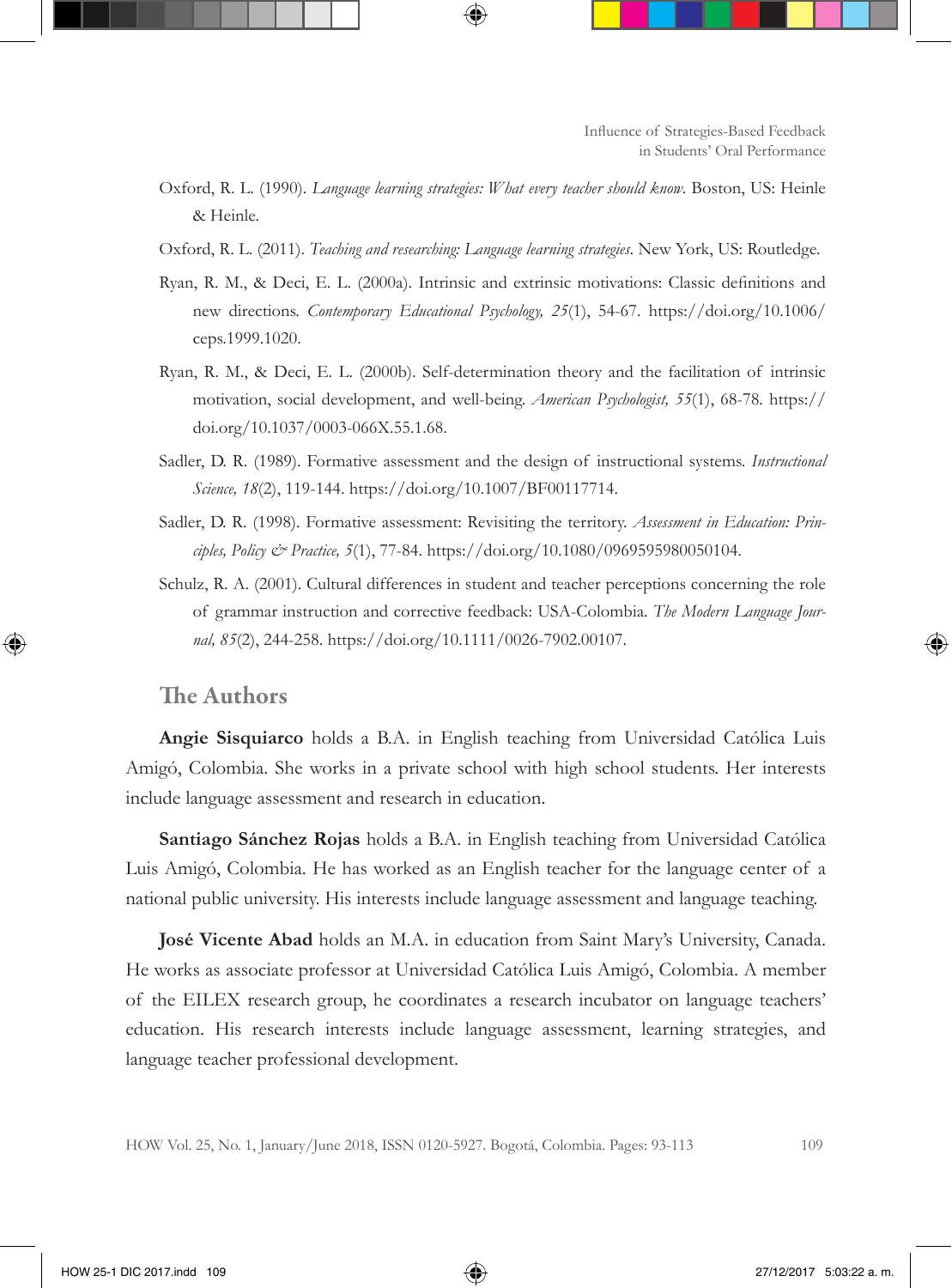# Appendix 1: Oral Performance Rubric

| Teacher: | Student: | $\lambda \sim +\infty$ |
|----------|----------|------------------------|
|          |          |                        |

**Activity:** Students will plan an interview of their favorite celebrity.

#### **To complete this task successfully you need to:**

- Ask for personal information using WH questions.
- Provide information using simple present structures.
- Express tastes and preferences using vocabulary and structures about likes and dislikes.
- Present the interview clearly using appropriate tone of voice, body language, good pronunciation, and supporting material.

**Instructions**: The activity will be done in pairs. One member will assume the role of presenter and the other the role of celebrity; then roles will be exchanged. Both will produce a questionnaire with open questions about personal information, tastes, and preferences. They will also prepare material to decorate the space where the interview will take place. Finally, it is recommended to practice the interview as often as necessary, taking into account the established criteria.

| Max.<br><b>Points</b> | <b>Evaluation Criteria</b> |                                                                                    | <b>Needs</b><br>Improvement | Good                               | <b>Excellent</b>         |
|-----------------------|----------------------------|------------------------------------------------------------------------------------|-----------------------------|------------------------------------|--------------------------|
| 5                     | Vocabulary                 | Student uses greetings and<br>farewells appropriately.                             | $1 - 2$                     | $3 - 4$                            | 5                        |
| 10                    | Grammar                    | Student is able to give and<br>request personal information<br>using Wh questions. | $1 - 2 - 3$                 | $4 - 5 -$<br>$6 - 7$               | $8 - 9 - 10$             |
| 15                    |                            | Student correctly uses<br>structures for the verb to<br>be and the simple present. | $1 - 2 - 3 - 4 - 5$         | $6 - 7$<br>$-8 - 9 -$<br>$10 - 11$ | $12 - 13 -$<br>$14 - 15$ |
| 10                    | Speaking                   | Student speaks fluently, with<br>accurate pronunciation.                           | $1 - 2 - 3$                 | $4 - 5 -$<br>$6 - 7$               | $8 - 9 - 10$             |
| 5                     | <b>Resources</b>           | Student uses resources and<br>material to decorate the<br>setting of the interview | $1 - 2$                     | $3 - 4$                            | 5                        |
| 5                     | Time                       | Student makes adequate use<br>of the allotted time (10 min)                        | $1 - 2$                     | $3 - 4$                            | 5                        |
| Total                 |                            |                                                                                    |                             |                                    |                          |

#### **Minimum passing score:** 3.0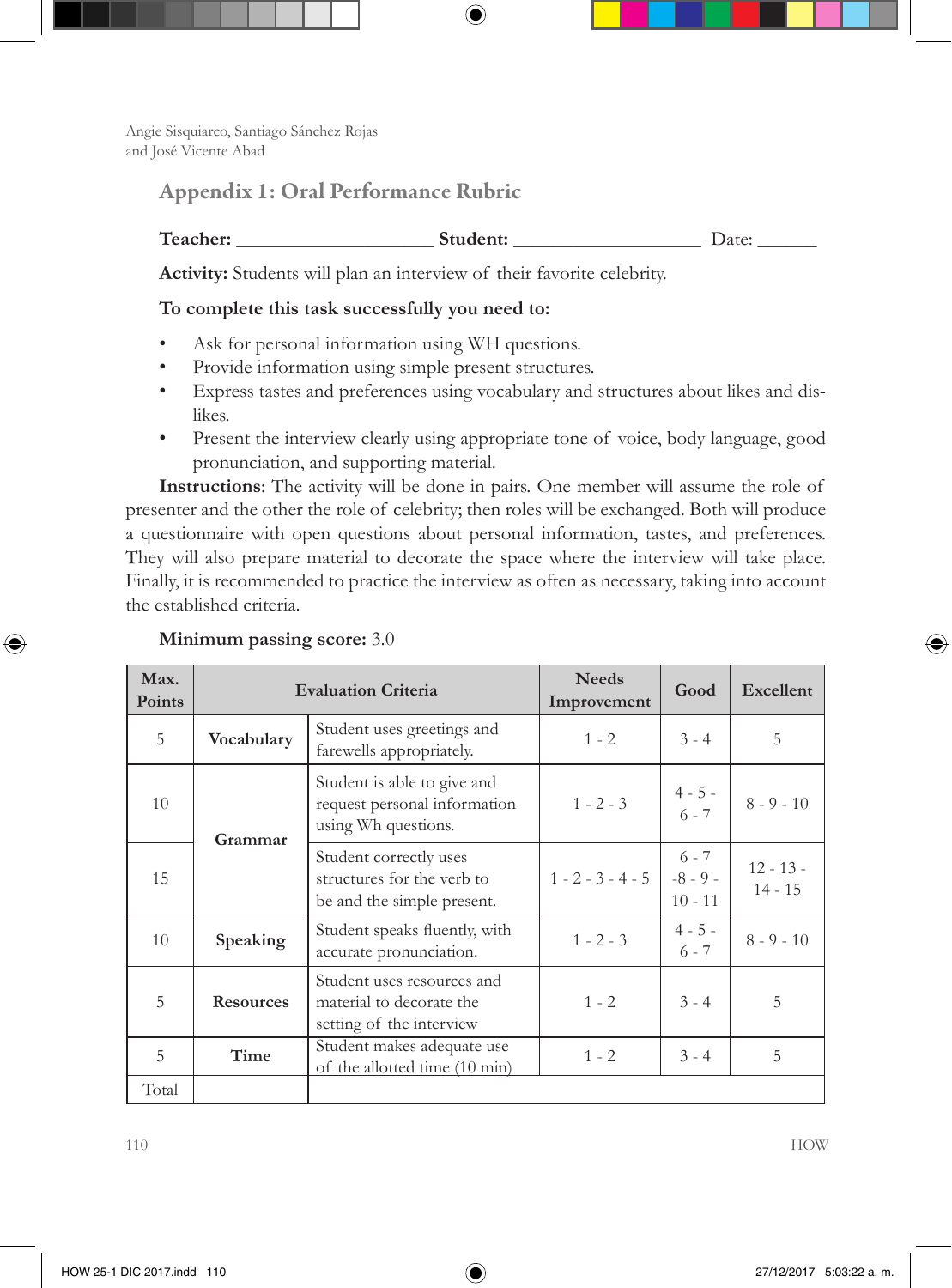Influence of Strategies-Based Feedback in Students' Oral Performance

# Appendix 2: Self-Assessment Rubric

**Student**: \_\_\_\_\_\_\_\_\_\_\_\_\_\_\_\_\_\_\_\_\_\_\_\_\_\_\_\_\_\_\_\_\_\_\_\_\_\_\_\_\_\_\_\_\_ **Date** \_\_\_\_\_\_\_\_\_\_

**Instructions.** Select one of the following performance descriptors for each evaluation criterion.

| Max.<br><b>Points</b>                                                                                         | <b>Evaluation Criteria</b> |                                                                                              | <b>Needs</b><br>Improvement | Good                          | <b>Excellent</b>         |
|---------------------------------------------------------------------------------------------------------------|----------------------------|----------------------------------------------------------------------------------------------|-----------------------------|-------------------------------|--------------------------|
| 5                                                                                                             | Vocabulary                 | I used greetings and<br>farewells appropriately.                                             | $1 - 2$                     | $3 - 4$                       | 5                        |
| 10 <sup>1</sup>                                                                                               | Grammar                    | I gave and requested<br>personal information<br>using Wh questions in<br>an appropriate way. | $1 - 2 - 3$                 | $4 - 5 -$<br>$6 - 7$          | $8 - 9 - 10$             |
| 15                                                                                                            |                            | I correctly used the<br>structures for the verb to<br>be and the simple present.             | $1 - 2 - 3 - 4 - 5$         | $6 - 7 - 8 - 9$<br>$-10 - 11$ | $12 - 13 -$<br>$14 - 15$ |
| 10                                                                                                            | Speaking                   | I spoke fluently, with<br>accurate pronunciation.                                            | $1 - 2 - 3$                 | $4 - 5 -$<br>$6 - 7$          | $8 - 9 - 10$             |
| 5                                                                                                             | <b>Resources</b>           | I used resources and<br>material to decorate the<br>interview's setting.                     | $1 - 2$                     | $3 - 4$                       | 5                        |
| 5                                                                                                             | Time                       | I made good use of the<br>allotted time (10 min)                                             | $1 - 2$                     | $3 - 4$                       | 5                        |
| Total                                                                                                         |                            |                                                                                              |                             |                               |                          |
| How do you consider your performance in the interview?<br>What aspects of the presentation would you improve? |                            |                                                                                              |                             |                               |                          |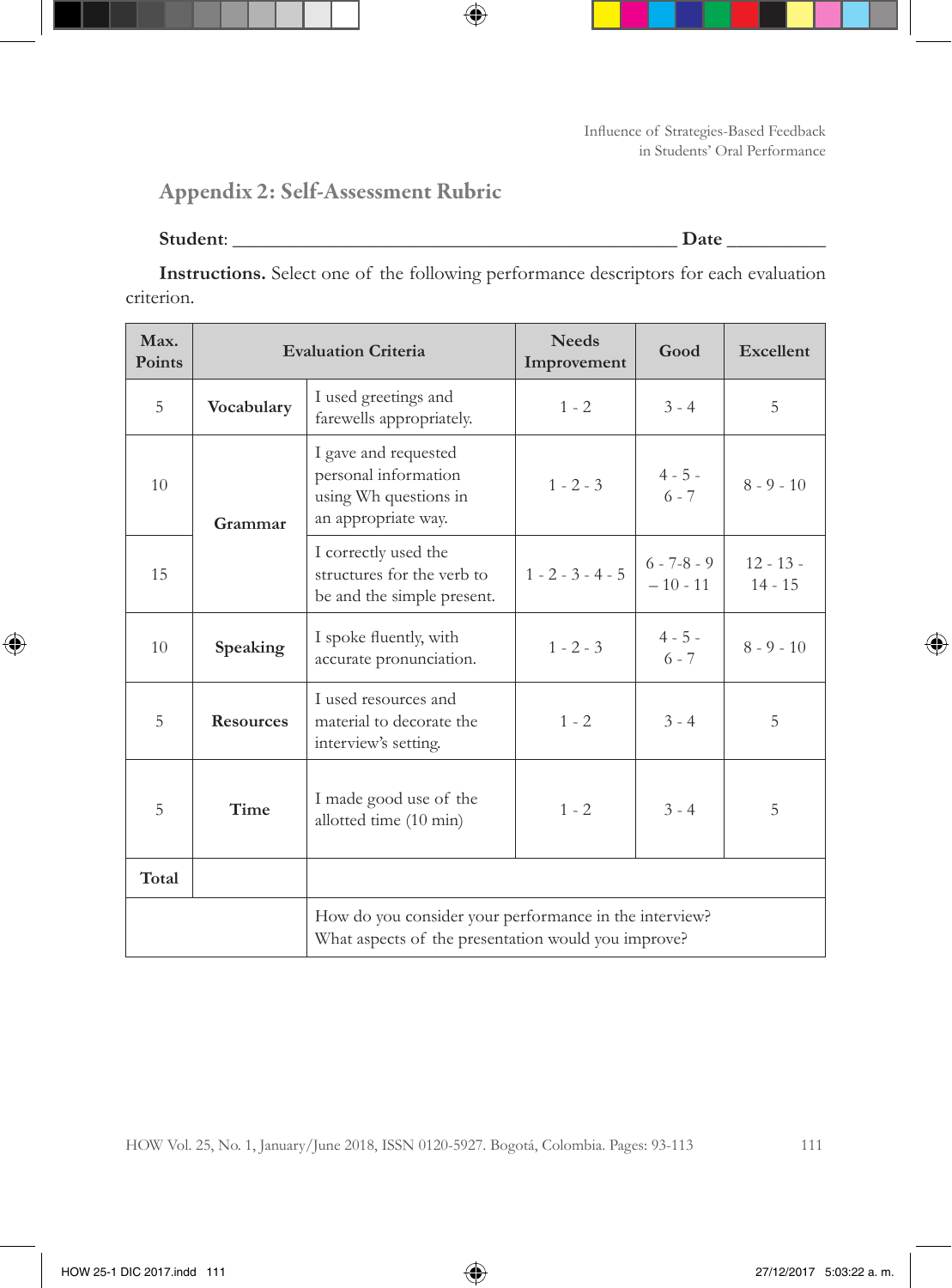# Appendix 3: Learning Strategies Inventory

#### **How do I prepare for an oral presentation?**

**Student:** \_\_\_\_\_\_\_\_\_\_\_\_\_\_\_\_\_\_\_\_\_\_\_\_\_\_\_\_\_\_\_\_\_\_ **Date:** \_\_\_\_\_\_

**Instructions:** Indicate to what extent you use the following learning strategies to prepare for your oral presentation.

| <b>Strategies</b>                                                                      | Never<br>$= 0$ | Seldom<br>$= 1$ | <b>Sometimes</b><br>$= 2$ | <b>Always</b><br>$=$ 3 |
|----------------------------------------------------------------------------------------|----------------|-----------------|---------------------------|------------------------|
| Metacognitive                                                                          |                |                 |                           |                        |
| I identify the purpose of the language task.                                           |                |                 |                           |                        |
| Before making a presentation, I plan how to do it.                                     |                |                 |                           |                        |
| I consider the conditions that make me feel<br>comfortable (environmental conditions). |                |                 |                           |                        |
| I check my pronunciation and<br>knowledge of the subject.                              |                |                 |                           |                        |
| I assess my strengths and weaknesses<br>after a presentation.                          |                |                 |                           |                        |
| Cognitive                                                                              |                |                 |                           |                        |
| I use resources like dictionaries,<br>books, and the Internet.                         |                |                 |                           |                        |
| I rehearse before an oral presentation.                                                |                |                 |                           |                        |
| I use repetition to prepare myself.                                                    |                |                 |                           |                        |
| I practice pronunciation and grammar structures.                                       |                |                 |                           |                        |
| I use visual aids to understand or<br>remember new information.                        |                |                 |                           |                        |
| I apply what I learned in class to<br>make the presentation.                           |                |                 |                           |                        |
| I take note of words or ideas<br>that I consider important.                            |                |                 |                           |                        |
| I use translation when I do not<br>understand a word, phrase, or idea.                 |                |                 |                           |                        |